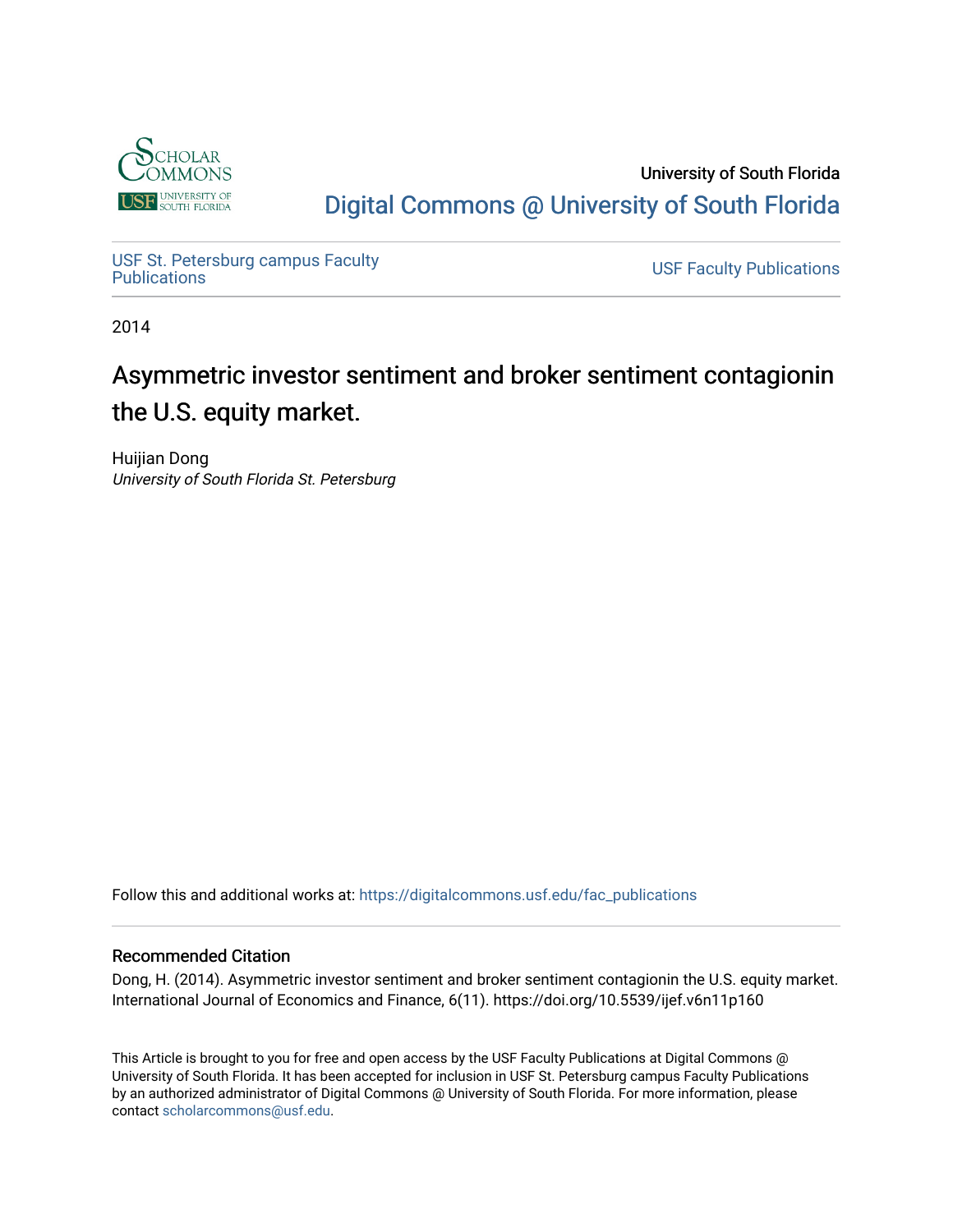## Asymmetric Investor Sentiment and Broker Sentiment Contagionin the U.S. Equity Market

Huijian Dong<sup>1</sup>

<sup>1</sup> College of Business, Pacific University, Oregon, USA

Correspondence: Huijian Dong, College of Business, Pacific University, 2043 College Way, Gorest Grove, OR 97116, USA. Tel: 1-503-352-1462. E-mail: hdong@pacificu.edu

| Received: August 18, 2014  | Accepted: August 25, 2014                     | Online Published: October 25, 2014 |
|----------------------------|-----------------------------------------------|------------------------------------|
| doi:10.5539/ijef.v6n11p160 | URL: http://dx.doi.org/10.5539/ijef.v6n11p160 |                                    |

#### **Abstract**

This paper uses two types of daily and monthly investor sentiment measures and an indicator of broker sentiment to identify the dynamic linkages of the investor and broker sentiments. I categorize market sentiment into extreme, modest, and representative levels. Then I use unrestricted VAR and Granger causality tests to reveal the sentiments spillover between the counterparties of equity transaction at positive and negative return environments. The main findings are: previous investor sentiments affect the current investor and broker sentiments in the same direction, yet previous broker sentiments do not significantly affect the current investor sentiment. Standard& Poor's 100, 500, and NASDAO-based investor sentimentsshow frequent self-corrections. while the DOW-based sentiment is persistent. Furthermore, extremely negative investor sentimentasy mmetrically dominates the equity market.In addition, brokers only take the consensus of investor sentiments as reference for the bullish stocks; while for the bearish stocks, broker sentiment is mostly affected by the extreme investor gauges and less by consensus. Pessimistic broker sentiment is not the cause but the effect of investor fear.

**Keywords:** investor sentiment, market sentiment, broker, bid-ask spread, contagion, equity market

#### **1. Introduction**

This paper attempts to identify the contagion routines between various types of investor sentiment and broker sentiment in bullish and bearish equity markets of the United States. This is the first study that distinguishes the sentiments between the two counterparties of equity transaction: investors and brokers. I use the Vector autoregression (VAR) models and causality tests to explore the relationships of extreme, modest, and consensus investor opinions and broker gauge of the market. All these tests are separated by the stocks with positive and negative returns to examine the asymmetric market sentiment contagion.

Previous studies do not specify the broker sentiment, and the notions of market sentiment and investor sentiment are interchangeable (Alimov & Mikkelson, 2012; Chen, Chen, & Lee, 2013; Berger & Turtle, 2012). Therefore the existing literature do not focus on the contagion of different sentiments in one market. Instead, the previous researches emphasize mainly the interaction of sentiment and the security returns (Brown & Cliff, 2004; Joseph, Wintoki, & Zhang, 2011; Laborda & Olmo, 2013), or the sentiment contagion among geographically different markets (Baker, Wurgler, & Yuan, 2012). The conclusions of previous findings are contingent to the choice of sentiment proxy (Corredor, Ferrer, & Santamaria, 2013). Hence I first attempt to categorize and compare the measures of sentiment in the past studies.

One of the most widely used sentiment measure is the Baker and Wurgler (BW thereafter) market sentiment index (2006, 2007). The representative literature thatutilizes the BW index as the barometer of market is Stambaugh, Yu and Yuan (2012). Another popular indicator of market sentiment is the Volatility Index (VIX) (Ben-Rephael, Kandel, & Wohl, 2012).

A different stream of researches employs the Index of Consumer Sentimentproduced by the University of Michigan Survey Research Center as market sentiment indicator. Studies frequently cite this series. For example, Akhtar, Faff, Oliver and Subrahmanyam (2012) is the representative study of such category. This method is different from my study and is not adopted. One of the main reasons is that the consumer sentiment index is survey-based instead of market based. In other words, the BW index and the VIX index are objectively observed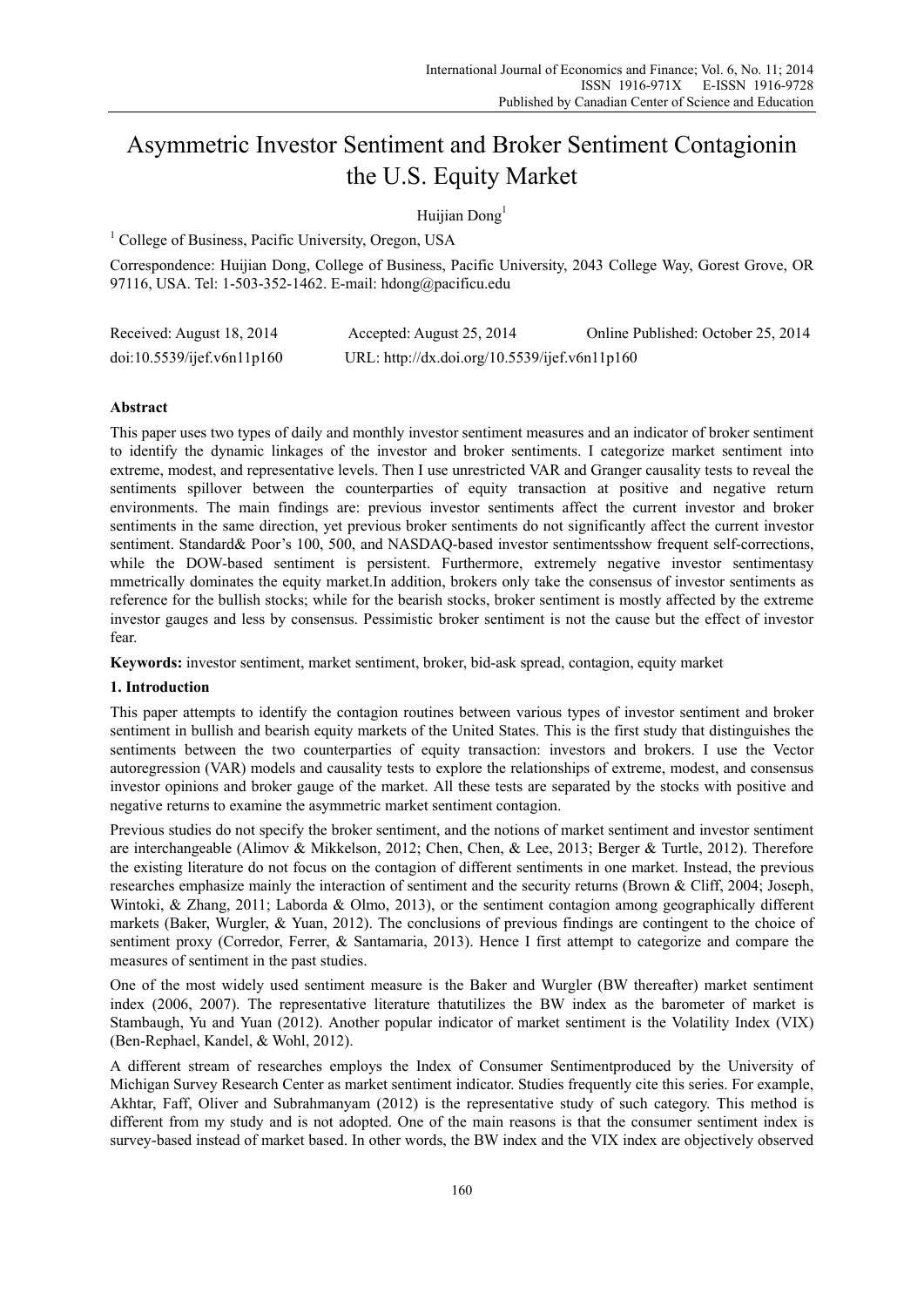from market prices yet the consumer sentiment is compiled from the feelings of heterogeneous agents. Another main reason is that consumer sentiment is a rather broad measure in goods and services market vis-à-vis the security market. In addition, the consumer sentiment variable contains only one series of monthly data and does not separately provide the consumer extreme or modest gauge of future financial market performance.

This study uses the BW index and theVIX indices as the proxy of market sentiment of the investor side. Investors move towards panic when the BW value and VIX value increases. On the other hand, the change of bid-ask spread per dollar equity price represents indicate the sentiment of the broker side.

For the broker sentiment measure, an ideal start point is the signal of bid-ask spread sent by brokers. the bid-ask spread per dollar equity price is the value of broker bid-ask spread divided by the price of the common stock. The measure of bid-ask spread per dollar equity price excludes the factors related to the size of the stock. In addition, the change of bid-ask spread per dollar equity price differentiates the processing cost of brokers and represents the willingness of brokers to take inventory risk and adverse information risk. When the magnitude of such change of level increases, the broker sentiment becomes negative.

The daily VIX indices in my study include four series: option volatilities based on Stand and Poor's (S&P) 100 and 500 indices, the Dow Jones Industrial Average, and the National Association of Securities Dealers Automated Quotations (NASDAQ). For each of the daily index, I calculate its monthly maximum, minimum, median, and representative levels as the investor extreme fear, optimistic, modest, and consensus sentiments. Then I calculate the monthly returns of stocks and categorize three return groups: total, positive, and negative returns. These groups assist the aim to explore the possible asymmetric pattern in sentiment contagion.

I adopt the unrestricted VAR in this paper as suggested by Gospodinov, Herrera and Pesavento (2013), rather than the regular multi-variable linear regression or vector error correction model (VECM), as some variables are not covariance stationary.The followed Granger causality tests aims to provide a clear clue of sentiments linkages. The results of the VAR based on the BWmarket sentiment are not consistent with the conclusions using VIX as the market sentiment indicator.

The VAR regression with market consensus sentiment and broker sentiment shows thatwhen the previous month market sentiment is bullish, the current market fear will decline and the bid-ask spread will shrink. Such pattern is completely consistent within all the positive and negative return types, and is highly consistent with the S&P 100, 500, and Dow-based VIX. However, previous broker sentiments with one lag will affect the current broker sentiment inversely in terms of S&P 100, 500, and NASDAQ. Such inverse relationship disappeared in the Dow-based VIX. The earlier investor sentiments with two lags affect the current broker sentiment in the opposite way, compared to the later investor sentiments with one lag. Such phenomenon is significantly consistent in those three indices, yet different in terms of the VIX formed with Dow Jones Industrial Average.

The VAR regression with market extreme negative sentiment and broker sentiment indicates similar contagion routine with the above consensus regression. Previous market panics with one lag will continue affect the current market panics and broker panics. Oppositely, broker panicsin the previous one and two months will reduce the current broker panics, buthistorical broker panics do not affect the current market panics. In contrast, the relationship between extreme positive investor sentiment and broker sentiment is quite different. For optimistic investor sentiment, market return has a significant role: with the stocks that have positive returns, investor sentiments do not affect broker sentiments, and vice versa. Nevertheless, with the negative stock returns, current investor optimism is affected by its own historical levels, while current broker optimism is affected by both of the historical broker and investor optimism.

The VAR regression with market modest sentiment and broker sentiment strengthens the robustness of the conclusion that the panic atmosphere dominates the market. Different return patterns continue to play lesser role in the VAR regressions. Previous investor sentiments positively affect the current investor and broker sentiments, while previous broker sentiments negatively affect current broker sentiments, and are not influential to the current investor sentiments.

The Granger causality tests based on the bid-ask spread of stocks with all the returns reveal that when theBWindex is used as the proxy of investor sentiment, the broker and investor sentiments do not Granger cause each other. Nevertheless, when the VIX index is used as the proxy of investor sentiment, it Granger causes broker sentiments. In contrast, broker sentiment can only Granger cause the median level of investor sentiment, while cannot affect the extreme panic or overoptimism among the investors.

The Granger causality tests are based on transactions with only positive returns, the influence of sentiments are weaker. Only the median of the investor sentiments can persistently Granger cause broker sentiments, while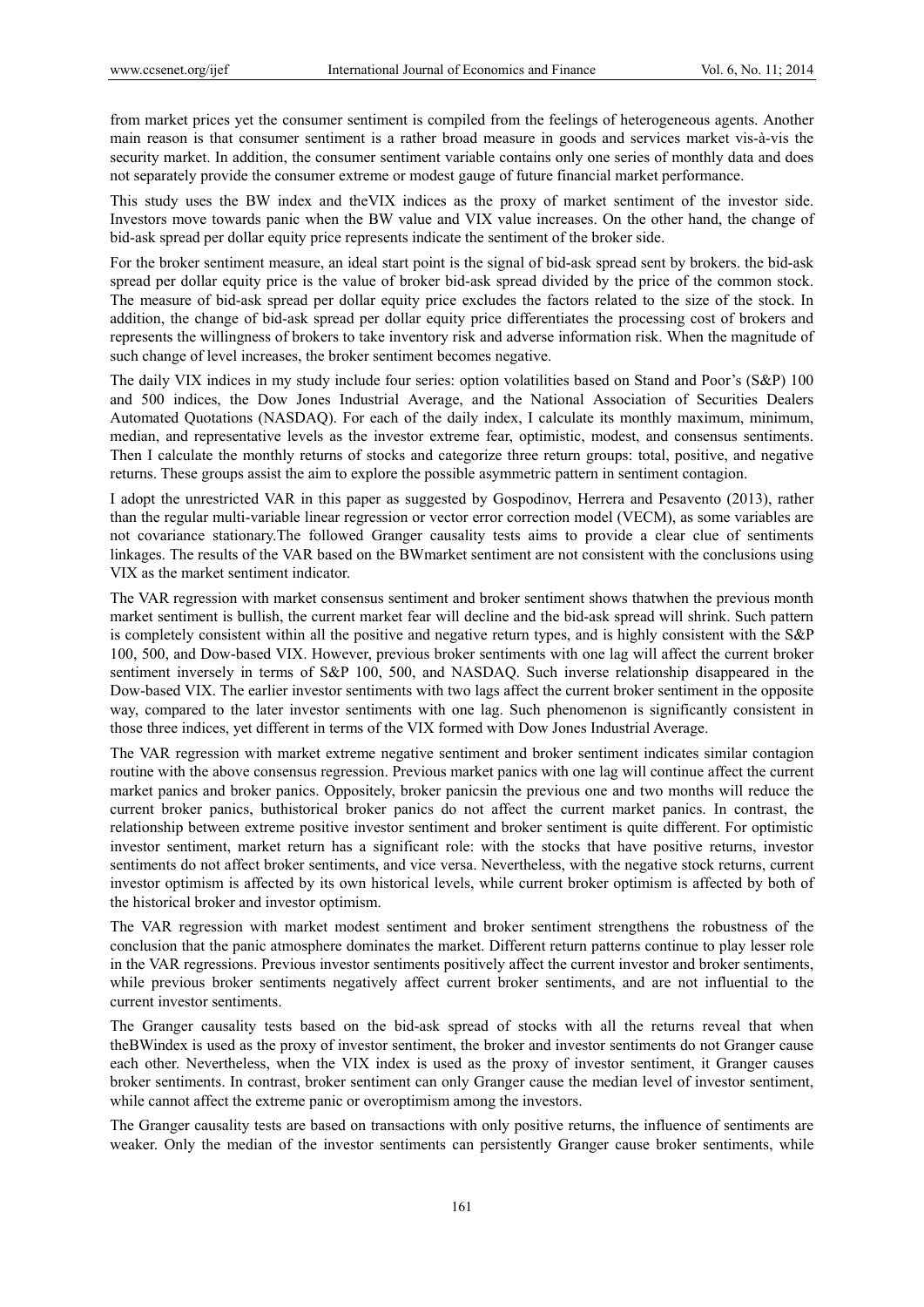broker sentiments have almost no role in affecting the investor enthusiasm. However, when the causality tests involve only negative returns, investor sentiments can always Granger cause broker sentiments, but the opposite does not hold in panic atmosphere. In other words, when the realized returns of stocks are negative, broker sentiment is affected by investor panics; while the panic of investors is not generated by brokers, but by the herding behaviors of themselves.

#### **2. Data and Methodology**

This study uses panel regressions with time series data from equity and derivatives markets. The description of the raw data in this paper is presented in Table 1 BWindex, and the VIX indices, can serve as proxy of market sentiment from the investor side. On the other hand, the change of bid-ask spread per dollar equity price can indicate the sentiment from the broker side.

The BWindex is the market sentiment index suggested in Baker and Wurgler (2006, 2007). It is based on first principal component of six (standardized) sentiment proxies: value-weighted dividend premium, IPO volume, first day returns on IPO, closed-end fund discount, equity share in new issues, and NYSE turnover. Each of the proxies has first been orthogonalized with respect to a set of macroeconomic conditions.

The VIX indices are another measure of market sentiment from the investor side. The Chicago Board Options Exchange (CBOE) calculates the CBOE Volatility Index, or VIX. It becomes the benchmark for stock market volatility. VIX measures volatility by using a weighted average of options with a constant maturity of 30 days to expiration. It is based on market portfolio index option prices and incorporates information from the volatility skewness by setting a wide range of exercise prices. VIX is often referred to as the "investor fear gauge", as volatility signifies financial turbulence. During financial stress with steep market declines, VIX tends to rise; while as investor fear subsides, VIX decreases.

The bid-ask spread per dollar equity price is the value of broker bid-ask spread divided by the price of the common stock. Previous studies (Atkins & Dyl, 1997; Glosten & Harris, 1988; Menyah & Paudyal, 2000) conclude that tradingvolume and market value will affect bid-ask spread. The measure of bid-ask spread per dollar equity price will exclude these factors related to the size of the stock. In addition, the change of the level of bid-ask spread per dollar equity price differentiates the processing cost of brokers, which is a fixed cost, and represents the willingness of brokers to take inventory risk and adverse information risk. Such change of level can serve as the indicator of broker sentiment and reaction to the market environment. During financial stress, the change of the level of bid-ask spread per dollar equity price tends to rise; while as investor fear declines, this value decreases.

| Series                   |                    |                |           | Number of   | Mean                 | Median   | Standard  |
|--------------------------|--------------------|----------------|-----------|-------------|----------------------|----------|-----------|
|                          | Sample Start       | Sample End     | Frequency | Observation |                      |          | Deviation |
| <b>BWIndex</b>           | July 1965          | December 2010  | Monthly   | 546         | $1.771\times10^{-9}$ | $-0.014$ | 0.999     |
| Bid-ask Spread/Price     | September 1965     | January 2011   | Monthly   | 546         | 0.102                | 0.106    | 0.049     |
| <b>VIX NASDAQ</b>        | September 22, 2003 | April 25, 2013 | Daily     | 2415        | 23.538               | 21.270   | 9.086     |
| VIX Stand and Poor's 100 | January 2, 1986    | April 25, 2013 | Daily     | 6886        | 21.454               | 19.770   | 9.132     |
| VIX Stand and Poor's 500 | January 2, 1992    | April 25, 2013 | Daily     | 5371        | 20.412               | 18.750   | 8.387     |
| VIX Dow Jones            | October 7, 1997    | April 25, 2014 | Daily     | 3913        | 21.014               | 19.920   | 8.250     |

Table 1. Data facts

*Note.* BWindex is obtained from Wurgler's website: http://people.stern.nyu.edu/jwurgler/. Bid-ask spreads and common share prices are from Center for Research in Security Prices (CRSP), with Standard Industrial Classification (SIC) code ranging from 0100 to 9999, and include all NYSE, NASDAQ, and American Stock Exchange (AMEX) listed stocks.. VIX indices based on the Standard & Poor's 100 and 500 index, NASDAQ, and Dow Jones Industrial Average index are obtained from Chicago Board Options Exchange (CBOE).

I first convert the daily VIX indices into monthly variables. The daily index is the average of daily high and low. There are four daily VIX indices: volatilities based on Stand and Poor's 100 and 500 index, the Dow Jones industrial average, and the NASDAQ. For each of the daily index, I calculate its monthly maximum, minimum, median, and representative levels. The representative level is the arithmetic mean of the maximum, minimum, and the median. Monthly VIX maximum is the highest point of market panic and pessimism, while the monthly VIX minimum is the level of extremely optimistic market sentiment. The monthly median VIX is the general investor attitude excluding outliers. The monthly representative level gives a larger weight to the extreme market emotions and is thus a better measure than the monthly mean of daily VIX index.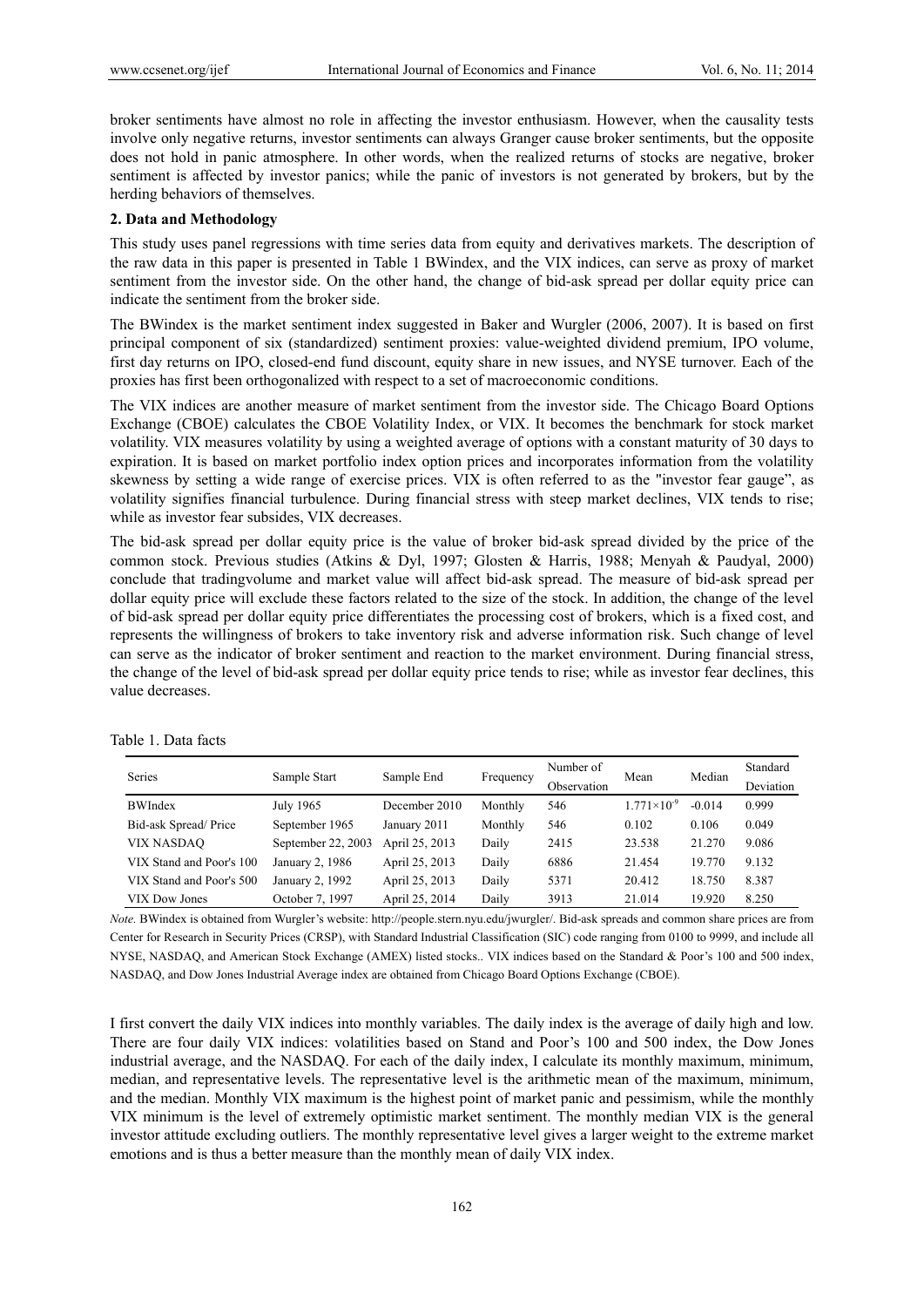Then I calculate the monthly returns of stocks and categorize three return groups: total, positive, and negative returns.The purpose of such categorization is to test the relationships in Figure 1. The positive and negative returns can generate optimistic or pessimistic sentiments of the investors and brokers, and the two-polar sentiment can in turn create positive or negative returns. The interaction of returns and sentiments is not necessarily consistent, for example, positive returns might lead to positive or negative sentiments. The former is normal reaction and the latter is due to the worry of equity overprice and the unsustainable growth. Figure 1 illustrates the intuitively correct interactions.





*Note.* The solid arrows represent intuitively correct causal relationships, caused by either normal reaction of counter-reaction of over- or under-price. The dashed arrows represent relationships that are not supported by financial theories.

To determine the empirical model specification, I first run the standard Augmented Dickey–Fuller test (ADF) unit root tests on all the time series variables. All variables are covariance stationary except the BWindex, bid-ask spread per dollar price, and the monthly minimum level of VIX index based on NASDAQ, which have significant unit roots at 5% significance level. However, the first order differences of these three variables are covariance stationary and can be involved in ordinary least square estimations without violating the basic assumptions of linear regressions. The test involves constant term without the time trend, as there is no definitive pattern of sentiment observed at the first place. The unit root test outputs are reported in Table 2.

Table 2. Unit root test results of all variables

| Variable     | t-Statistic | P Value | Variable     | t-Statistic | P Value | Variable      | t-Statistic | P Value | Variable      | t-Statistic | P Value |
|--------------|-------------|---------|--------------|-------------|---------|---------------|-------------|---------|---------------|-------------|---------|
| <b>BW</b>    | $-2.311$    | 0.169   | <b>SPOSS</b> | $-2.543$    | 0.106   | V100MD        | $-4.239$    | 0.001   | <b>VNASMX</b> | $-3.531$    | 0.009   |
| <b>HML</b>   | $-19.923$   | 0.000   | RF           | $-2.172$    | 0.217   | V100MI        | $-4.213$    | 0.001   | <b>VNASMD</b> | $-3.022$    | 0.036   |
| <b>MKTRP</b> | $-21.376$   | 0.000   | <b>SMB</b>   | $-22.050$   | 0.000   | <b>V500AV</b> | $-3.690$    | 0.005   | <b>VNASMI</b> | $-2.556$    | 0.105   |
| <b>MOM</b>   | $-21.894$   | 0.000   | <b>TOTR</b>  | $-17.064$   | 0.000   | V500MX        | $-4.355$    | 0.000   | <b>VDOWAV</b> | $-4.327$    | 0.001   |
| <b>NEGR</b>  | $-3.308$    | 0.015   | <b>STOTS</b> | $-2.554$    | 0.103   | V500MD        | $-3.674$    | 0.005   | <b>VDOWMX</b> | $-3.951$    | 0.002   |
| <b>SNEGS</b> | $-2.795$    | 0.060   | V100 AV      | $-5.121$    | 0.000   | V500MI        | $-3.181$    | 0.022   | VDOWMD        | $-4.311$    | 0.001   |
| <b>POSR</b>  | $-2.798$    | 0.059   | V100MX       | $-6.416$    | 0.000   | <b>VNASAV</b> | $-3.292$    | 0.018   | <b>VDOWMI</b> | $-3.240$    | 0.019   |

*Note*. BW is the BW index; HML is the high-minus-low risk premium; MKTRP is the market portfolio risk premium; MOM is the momentum risk premium; NEGR is the negative returns; SNEGS is the standardized negative return spread per unit of price; POSR is the positive returns; SPOSP is the standardized positive return spread per unit of price; RF is the risk free interest rate; SMB is the small-minus-large risk premium; TOTR is the total returns; STOTS is the standardized total return spread per unit of price; V100AV is the average level of the S&P 100-based VIX index; V100MX is the maximum level of the S&P 100-based VIX index; V100MD is the median level of the S&P 100-based VIX index; V100MI is the minimum level of the S&P 100-based VIX index; same rules apply to the S&P 500-based, NASDAQ-based, and DOW-based variables. The null hypothesis of the unit root test is unit roots present, and P values lower than 0.05 rejects such hypothesis, *i.e.,* confirms that the variable is covariance stationary.

As the above-mentioned variables in panel regressions are with unit roots but some are covariance stationary, a restricted VAR model with embedded cointegrated relations is not appropriate for the purpose of describing the linkages of the investor sentiments and broker sentiments. To better test the endogenous memory effect of sentiments, I adopt the unrestricted VAR in this paper, rather than the regular multi-variable linear regression. The variable names in the VAR regressions are introduced in Table 3.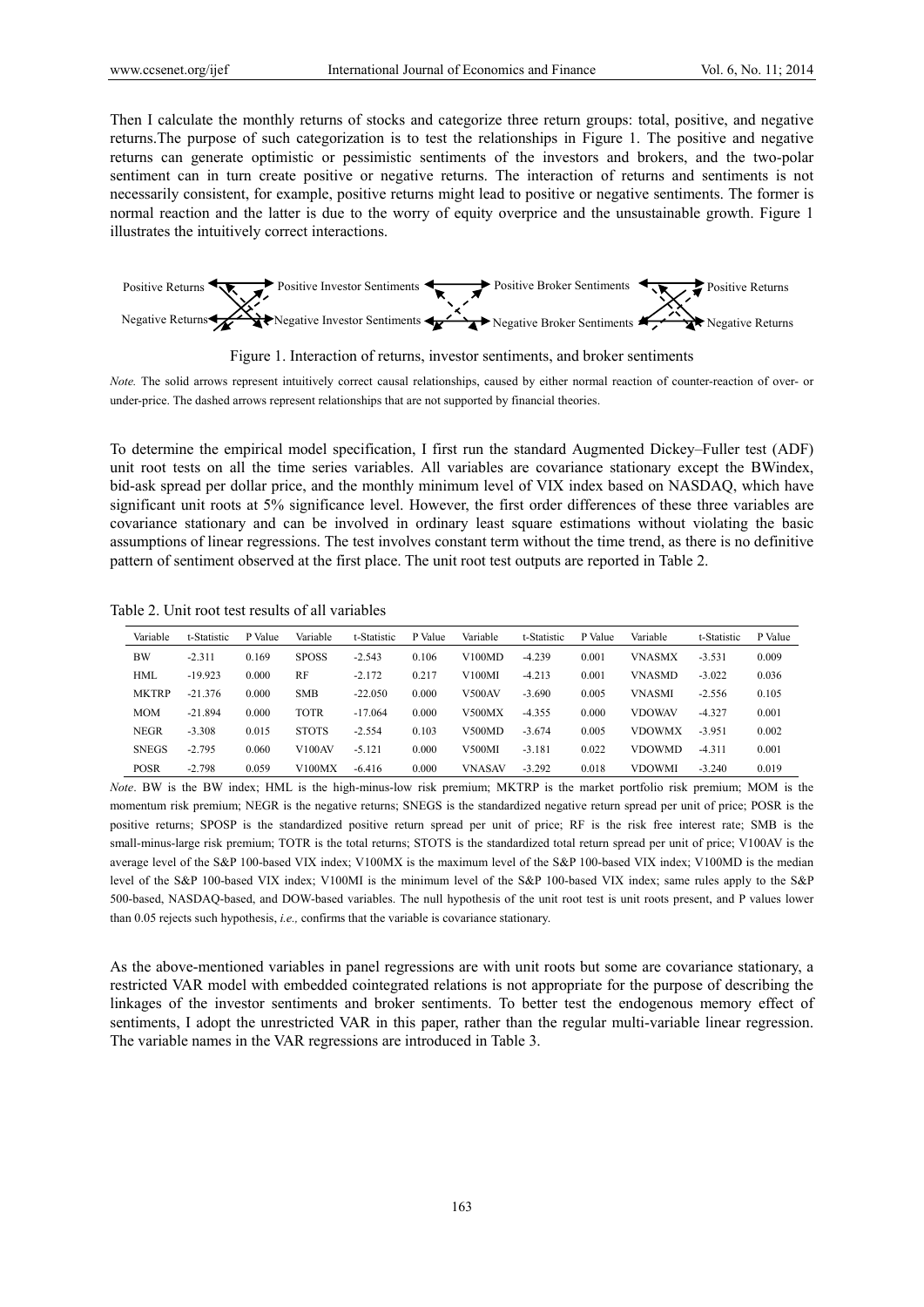| Variable Prefix and Suffix | Notation                                                                                   |
|----------------------------|--------------------------------------------------------------------------------------------|
| d                          | First order difference                                                                     |
| bw                         | <b>BWindex</b>                                                                             |
|                            | General notation of first order difference of bid-ask spread divided by stock price, t, p, |
| dspread                    | and n is with total, positive, and negative returns, respectively.                         |
| v1                         | VIX index based on the Standard and Poor's 100 index                                       |
| v5                         | VIX index based on the Standard and Poor's 500 index                                       |
| vn                         | VIX index based on the NASDAO index                                                        |
| vd                         | VIX index based on the NASDAO index                                                        |
| max                        | Monthly maximum of the daily VIX index                                                     |
| min                        | Monthly minimum of the daily VIX index                                                     |
| median                     | Monthly minimum of the daily VIX index                                                     |
| rep                        | Average of the max, min, and median of the daily VIX index                                 |

| Table 3. Notation of variables |
|--------------------------------|
|--------------------------------|

*Note.* Variables are assembled with the prefixes and suffixes. For example, dvnmin is the first order difference of the monthly minimum of the VIX index based on NASDAQ.

I first test the proper lags included in the VAR model and the results show that two is the optimal amount of lags. The general VAR model tested is:

Market Sentiment<sub>t</sub>=
$$
\phi_{1,11}
$$
Market Sentiment<sub>t-1</sub> +  $\phi_{1,21}$ Proker Sentiment<sub>t-1</sub> +  $\phi_{2,11}$ Market Sentiment<sub>t-2</sub>  
+ $\phi_{2,21}$ Proker Sentiment<sub>t-2</sub> + $c_1$ + $\varepsilon_{1,t}$  (1)

*Broker Sentimentt=*ϕ*1, 12Broker Sentimentt-1+*ϕ*1, 22Market Sentimentt-1+*ϕ*2, 12Broker Sentimentt-2*

$$
+\phi_{2, 22} Market\;Sentiment_{t-2}+c_2+\varepsilon_{2,t} \tag{2}
$$

The theoretical implications of significant VAR coefficients are stated as follows. The coefficient matrix  $\Phi_{i=1,1}$ represents the direct effects of previous market (broker) sentiment to the current market (broker) sentiment; while the coefficient matrix  $\Phi_{i=1,2}$  indicates the cross effects of previous market (broker) sentiment to the current broker (market) sentiment. If  $\phi_{i=1,11} > 1$  and  $\phi_{i=1,21} > 1$ , the current market sentiment will memorize the previous market and broker sentiment, and amplify such sentiment. This leads to overoptimism or panic. If  $0 < \phi_{i=1,11} < 1$  and  $0 < \phi_{i=1,21} < 1$ , the current market (broker) sentiment will memorize the previous market (broker) sentiment, but such memory will fade and lead to a neutral market attitude. On the other hand, if  $-1 < \phi_{i=1,11} < 0$  and  $-1 < \phi_{i=1,21} < 0$ , the current sentiment will correct the previous sentiment, yet such correction only partially reverse the earlier overoptimistic or panic atmosphere and gradually bring the sentiment back to steady state. Finally, if  $\phi_{i=1,11} < -1$  and  $\phi_{i=1,21} < -1$ , the current sentiment will reserve the previous market (broker) sentiment but to a greater magnitude. In other words, the sentiments tend to be more volatile in the last case.

The coefficient matrix  $\Phi_{i=2}$  represents the lasting direct and cross effects of previous sentiment to the current sentiment. If there is a sign change from  $\Phi_{i=2}$  to  $\Phi_{i=1}$ , the previous sentiment is reversed; while without a sign change, the sentiment is continued.

The magnitudes, signs, and significance levels of the VAR coefficients are reported in Table 4 to 8. Then I perform further Granger causality tests between the investor sentiments and broker sentiments. The tests are subcategorized by the different returns realized: total, positive, and negative. The detailed regression coefficients are available on request. The main findings are presented in Table 9.

#### **3. Results and Discussions**

I first run the VAR model using the BW Index as the proxy of market sentiment, and using the change of bid-ask spread per dollar equity price as the proxy of broker sentiment. The regression is performed in three settings: VAR with all returns involved, with only positive returns involved, and with only negative returns involved. Table 3.1 shows the results.

With all the types of returns included in the VAR, previous broker (market) sentiments have no impact on the current market (broker) sentiments. The sentiments from the buyer and seller side of the equity market are not mutually contagious. However, the broker sentiments indicate a unique feature: in each month, the brokers reverse their previous sentiments to the opposite side. On the other hand, the current market sentiment neither memorizes nor reverses the previous market sentiment. These conclusions, based on the BW investor sentiment,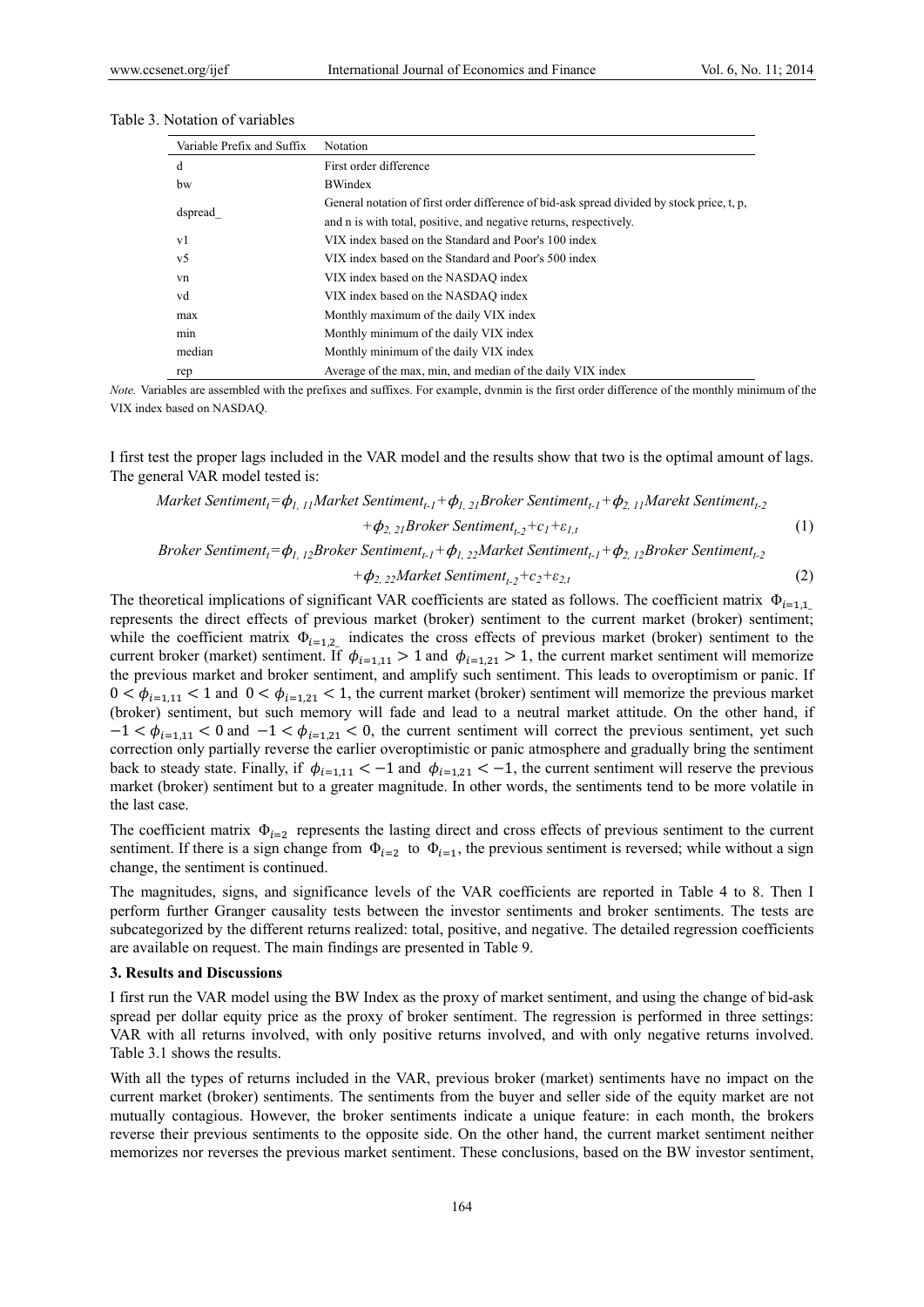are not consistent with the following conclusions using VIX as the market sentiment indicator.

|              |          | dbw     |          | dspreadt               |          | dbw          |          | dspreadp               |          | dbw      |          | dspreadn         |
|--------------|----------|---------|----------|------------------------|----------|--------------|----------|------------------------|----------|----------|----------|------------------|
| Lag1.dbw     | 0.081    | 1.880   | 0.005    | 1.490                  | 0.098    | $2.250^{**}$ | 0.003    | 0.700                  | 0.077    | .780     | 0.001    | 0.180            |
| Lag2.dbw     | 0.037    | 0.850   | $-0.004$ | $-1.010$               | 0.034    | 0.790        | $-0.007$ | $-1.490$               | 0.039    | 0.900    | $-0.002$ | $-0.390$         |
| Lag1.dspread | 0.040    | 0.080   | $-0.225$ | $-5.240$ <sup>**</sup> | 0.317    | 0.850        |          | $-0.656 -15.720$       | $-0.341$ | $-0.970$ | $-0.359$ | $-8.450$         |
| Lag2.dspread | $-0.783$ | $-1470$ | $-0.098$ | $-2.290$ <sup>**</sup> | $-0.647$ | $-1.740$     | $-0.277$ | $-6.630$ <sup>**</sup> | 0.121    | 0.340    | $-0.174$ | $-4.060^{\circ}$ |
| Constant     | 0.003    | 0.380   | 0.000    | 0.080                  | 0.004    | 0.580        | 0.000    | 0.040                  | 0.004    | 0.530    | 0.000    | 0.120            |

Table 4. VAR regression of baker wurgler index and bid-ask spread

*Note.* dbw is the first order difference of BW(2006, 2007) Index. dspread\_ is the first order difference of the bid-ask spread per dollar equity price. The first two columns are VAR with all returns involved; the second two columns are VAR with only positive returns involved; and the last two columns are with only negative returns involved. \* is significant at 5% and \*\* is significant at 1%.

Then I switch to use VIX as the market sentiment indicator. Table 5 uses all the monthly representatives of the VIX series, which are the average of the monthly maximum, minimum, and median. The results indicated that: firstly, previous investor sentiments with one lag will affect the current investor sentiments and broker sentiments in the same direction. When the previous month market sentiment is bullish, the current market fear will decline and the bid-ask spread will shrink. Such pattern is completely consistent within all the positive and negative return types, and is highly consistent with the S&P 100, 500, and Dow-based VIX. There is trivial exception in the results of the NASDAQ-based VIX, which as the smallest observation sample set in my study.

Secondly, previous broker sentiments with one lag will affect the current broker sentiment, yet not affecting the current market sentiment at all. In Table 5, all the VAR coefficients between Lag1.dspread\_ and v1rep, v5rep, vnrep, and vdrep are insignificant, with one exception. All the coefficients between Lag1.dspread\_and dspreadt, dspreadp, and dspreadn are significantly negative, indicating that previous broker sentiments with one lag will affect the current broker sentiment inversely. Brokers' sentiments tend to be bullish when the previous broker sentiments are bearish in terms of S&P 100, 500, and NASDAQ. Such inversed relationship disappeared in the Dow-based VIX. The last row of Table 5 indicates that, historical broker sentiments generate same present broker sentiments. The results are consistent in the three return types.

Thirdly, in terms of the VIX series based on the Stand and Poor's 100 and 500 indices, and the NASDAQ index, the earlier investor sentiments with two lags affect the current broker sentiment in the opposite way, compared to the later investor sentiments with one lag. Such phenomenon is significantly consistent in those three indices, yet different in terms of the VIX formed with Dow Jones Industrial Average. The previous one-lag and two-lag market sentiment indicated by the Dow-based VIX affect the current broker sentiment in the same way. Both previous levels of market sentiment strengthen the current broker sentiment. The S&P-based and the NASDAQ-based VIX contain more sentiment corrections, while the DOW-based market sentiment is more persistent over time.

Frequent sentiment corrections can be interpreted as more unstable market views and less investor rationality, or more efficient investor self-correction and quicker equilibrium convergence. Therefore, this paper cannot draw the conclusion about the sentiment-indicated market rationality or efficiency. In addition, no theoretical basis exists to address the issue that the same group of investors have stable sentiment with Dow, while unstable sentiment with S&P and NASDAQ. However, the results in Table 5 can be employed to predict the investor sentiments: if the present investor sentiments are bearish, the future market and broker sentiments would be bullish in terms of S&P 100, 500, and NASDAQ; while the future market and broker sentiments would be bearish in terms of Dow, if the current investor sentiments are bearish.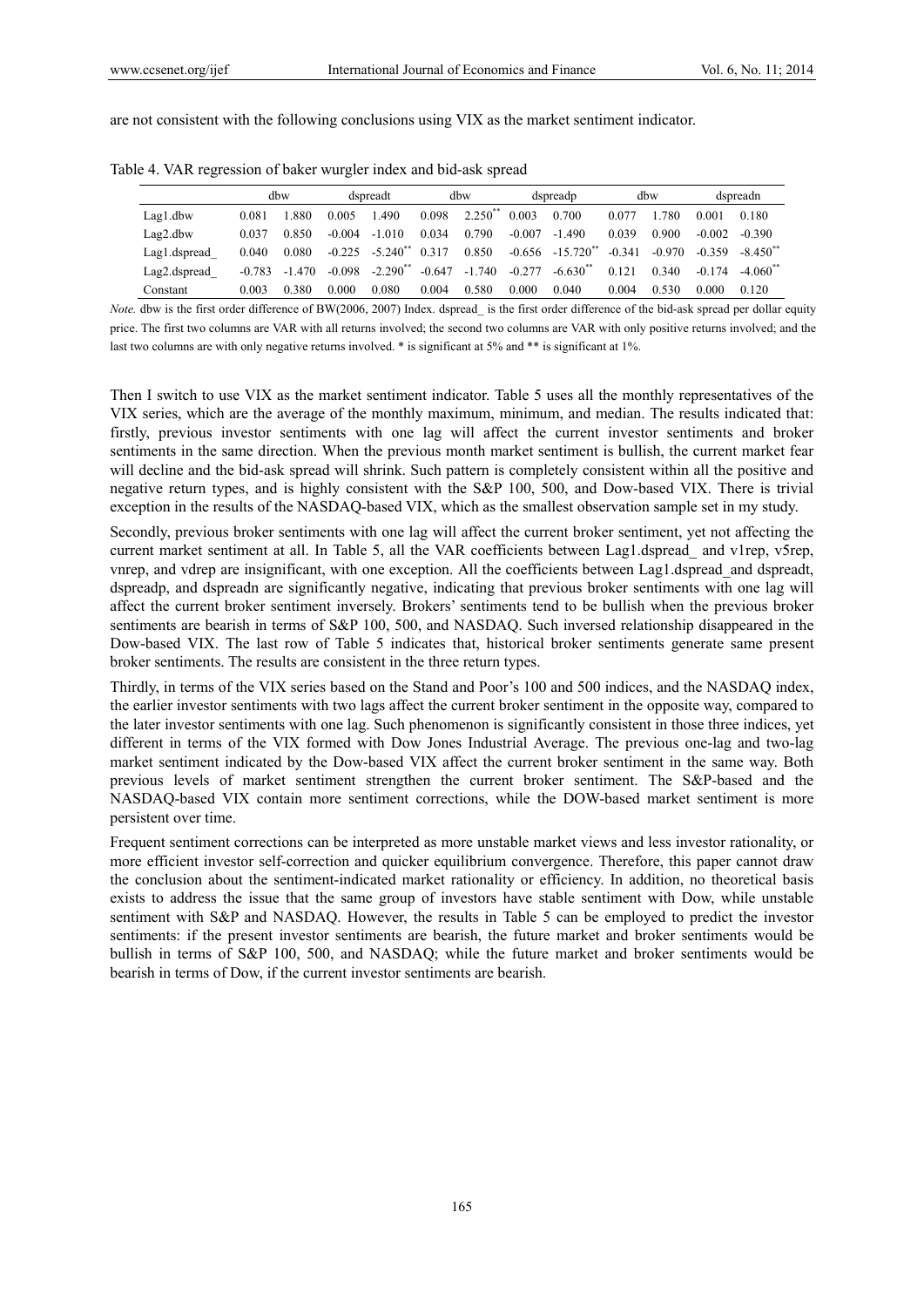|                       | vlrep             |                     | dspreadt |                    | vlrep        |            | dspreadp |                      | vlrep             |            | dspreadn |                   |
|-----------------------|-------------------|---------------------|----------|--------------------|--------------|------------|----------|----------------------|-------------------|------------|----------|-------------------|
| Lag1.v1rep            | 0.873             | $13.630**$          | 0.001    | $3.310**$          | 0.881        | 14.520**   | 0.001    | $3.410**$            | 0.892             | $15.050**$ | 0.001    | $4.490**$         |
| Lag2.v1rep            | $-0.022$          | $-0.360$            | $-0.001$ | $-3.800**$         | $-0.036$     | $-0.600$   | $-0.001$ | $-3.310**$           | $-0.043$          | $-0.730$   | $-0.001$ | $-4.400**$        |
| Lag1.dspread_16.254   |                   | 0.800               |          | $-0.357 -5.730**$  | 6.615        | 0.510      |          | $-0.744$ $-13.070**$ | $-2.852$          | $-0.220$   | $-0.473$ | $-8.420**$        |
| Lag2.dspread          | $-25.606 - 1.360$ |                     |          | $-0.152 -2.620**$  | $-4.368$     | $-0.340$   |          | $-0.330 -5.920**$    | $-14.250$         | $-1.090$   | $-0.222$ | $-3.990**$        |
| Constant              | 3.249             | 4.290**             | 0.001    | 0.520              | 3.382        | 4.500**    | $-0.001$ | $-0.400$             | 3.289             | 4.370**    |          | $-0.002 -0.460$   |
|                       | v5rep             |                     | dspreadt |                    | v5rep        |            | dspreadp |                      | v5rep             |            | dspreadn |                   |
| Lag1.v5rep            | 1.093             | 15.810**            | 0.001    | $3.290**$          | 1.078        | $16.190**$ | 0.001    | $2.320**$            | 1.096             | $16.690**$ | 0.001    | $3.640**$         |
| Lag2.v5rep            | $-0.209$          | $-3.070**$          | $-0.001$ | $-3.440**$         | $-0.201$     | $-3.050**$ | $-0.001$ | $-2.090**$           | $-0.214$          | $-3.290**$ |          | $-0.001 -3.570**$ |
| Lag1.dspread          | 10.744            | 0.650               |          | $-0.435 - 6.430**$ | 10.143       | 0.970      |          | $-0.758 - 11.890**$  | $-3.143$          | $-0.290$   | $-0.533$ | $-8.500**$        |
| Lag2.dspread_ -29.841 |                   | $-1.860$            | $-0.238$ | $-3.620**$         | 0.245        | 0.020      |          | $-0.343 - 5.380**$   | $-16.524 - 1.550$ |            |          | $-0.276 -4.420**$ |
| Constant              | 2.386             | $3.660**$           | 0.000    | $-0.150$           | 2.561        | $3.930**$  | $-0.003$ | $-0.810$             | 2.439             | $3.740**$  | $-0.002$ | $-0.490$          |
|                       | vnrep             |                     | dspreadt |                    | vnrep        |            | dspreadp |                      | vnrep             |            | dspreadn |                   |
| Lag1.vnrep            | 1.124             | 9.860**             | 0.001    | 3.580**            | 1.059        | $9.950**$  | 0.001    | 1.920                | 1.097             | $10.370**$ | 0.002    | $3.470**$         |
| Lag2.vnrep            | $-0.237$          | $-2.190**$          | $-0.001$ | $-3.100**$         | $-0.205$     | $-1.960$   | $-0.001$ | $-1.050$             | $-0.221$          | $-2.130**$ | $-0.001$ | $-2.780**$        |
| Lag1.dspread_ -17.774 |                   | $-0.470$            | $-0.671$ | $-6.060**$         | 11.321       | 0.570      | $-0.855$ | $-8.670**$           | $-23.065$         | $-0.960$   | $-0.823$ | $-8.260**$        |
| Lag2.dspread          |                   | $-86.766 - 2.340**$ | $-0.308$ | $-2.850**$         | $-1.096$     | $-0.050$   |          | $-0.424$ $-4.280**$  | $-45.502$         | $-1.890$   |          | $-0.352 -3.540**$ |
| Constant              | 2.657             | 1.950               |          | $-0.005 -1.340$    | 3.515        | $2.580**$  |          | $-0.012 -1.720$      | 2.957             | $2.190**$  |          | $-0.008 -1.440$   |
|                       | vdrep             |                     | dspreadt |                    | vdrep        |            | dspreadp |                      | vdrep             |            | dspreadn |                   |
| Lag1.vdrep            | 0.084             | 13.300**            | 0.000    | $3.280**$          | 0.079        | $14.110**$ | 0.001    | $2.770**$            | 0.079             | $14.200**$ | 0.000    | $3.470**$         |
| Lag2.vdrep            | 0.082             | $-3.060**$          | 0.000    | $-3.580**$         | 0.078        | $-3.260**$ | 0.001    | $-2.530**$           | 0.0779            | $-3.330**$ | 0.000    | $-3.530**$        |
| Lag1.dspread          | 20.257            | 0.770               | 0.081    | $-4.650**$         | 12.145 0.600 |            | 0.074    | $-9.900**$           | 13.524            | 0.000      | 0.077    | $-7.170**$        |
| Lag2.dspread 19.584   |                   | $-1.630$            | 0.078    | $-2.860**$         | 12.145       | $-0.510$   | 0.074    | $-5.240**$           | 13.419            | $-1.010$   | 0.076    | $-2.930**$        |
| Constant              | 0.850             | $3.370**$           | 0.003    | 0.300              | 0.851        | $3.580**$  | 0.005    | $-0.650$             | 0.853             | 3.490**    | 0.005    | $-0.130$          |

Table 5. VAR regression of VIX index monthly representative and Bid-ask spread

*Note.* v1/5/n/drepare monthly representative levels of the S&P 100, 500, NASDAQ, and Dow Jones index option based VIX Index. dspread\_ is the first order difference of the bid-ask spread per dollar equity price. The first two columns are VAR with all returns involved; the second two columns are VAR with only positive returns involved; and the last two are with only negative returns. \* is significant at 5% and \*\* is significant at 1%.

The following Table 6, 7 and 8 serve as comparisons and robustness tests to Table 5. The market sentiment measure in Table 6 is the monthly maximum value of the daily VIX series, and the market sentiment indicator in Table 7 is the minimum value. These two variables represent the extreme attitudes of the market. The VAR regressions in Table 6 and 7 aim to reveal the role of panic and high level optimism in the equity market. On the opposite side, Table 8 uses the monthly median of VIX as proxy of investor sentiments to exclude the extreme emotion outliers.

The results in Table 6 are highly similar with Table 5. The maximum level of VIX indices is the highest market fear, as VIX is the volatility of index options. Greater volatility at all option strike price levels implies more equity price change uncertainty and less investor agreements. The VAR output exhibited in Table 6 indicates that:

Previous market panics with one lag will continue affect the current market panics and broker panics. Oppositely, broker panicsin the previous one and two months will reduce the current broker panics, buthistorical broker panics do not affect the current market panics. In addition, for the S&P and NASDAQ-based VIX, the earlier investor sentiments with two lags affect the current broker sentiment in the opposite way, compared to the later investor sentiments with one lag; nevertheless, for the Dow-based VIX, the previous one-lag and two-lag market panics affect the current broker panics in the same way. All these conclusions are completely consistent within all the positive and negative return types.

The similarity of Table 6 and 5 not only serves as the robustness check of the earlier conclusion addressed, but more importantly reveals the fact that panic market sentiment dominates in the equity market. The impact of panic is persistent in the market sentiment and can affect brokers' willingness of transaction and market making. In contrast, broker panic has no role in affecting market sentiment. The extreme atmosphere in the equity market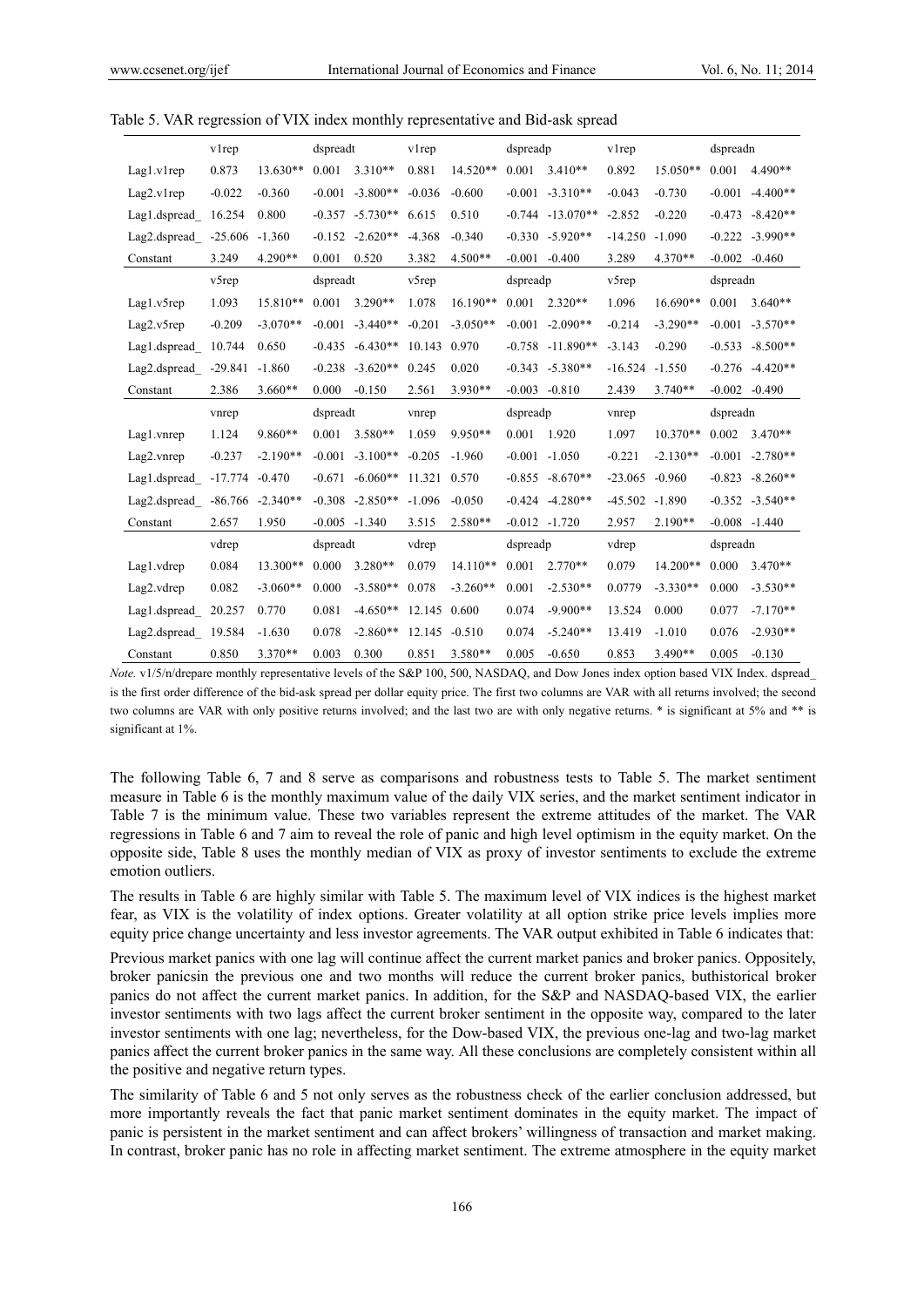in the United States is asymmetric. The effects of overoptimism are less influential, as reported in Table 7.

|                              |          | vlmax        |          | dspreadt             |               | vlmax      |       | dspreadp                         |                   | vlmax       |       | dspreadn                        |
|------------------------------|----------|--------------|----------|----------------------|---------------|------------|-------|----------------------------------|-------------------|-------------|-------|---------------------------------|
| Lag1.v1max                   | 0.518    | $8.390**$    | 0.000    | $2.010^{**}$         | 0.535         | $9.030**$  | 0.000 | 2.980**                          | 0.537             | $9.220$ **  | 0.000 | $3.000**$                       |
| Lag2.v1max                   | 0.189    | $3.150^{**}$ |          | $-0.000 -2.540$ **   | 0.169         | $2.900**$  | 0.000 | $-2.540$ **                      | 0.170             | $2.950**$   | 0.000 | $-2.300$ <sup>**</sup>          |
| Lag1.dspread 35.645          |          | 0.850        |          | $-0.313 -5.080$ **   | 3.924         | 0.140      |       | $-0.730 -12.880$ <sup>**</sup>   | 2.516             | 0.090       |       | $-0.452 -7.900$ **              |
| Lag2.dspread_ -33.207        |          | $-0.830$     |          | $-0.120 -2.030$ **   | $-9.623$      | $-0.360$   |       | $-0.310 -5.560$ **               | $-19.331$         | $-0.690$    |       | $-0.212$ $-3.720$ <sup>**</sup> |
| Constant                     | 7.463    | 5.290**      | 0.001    | 0.300                | 7.539         | $5.440**$  |       | $-0.002 -0.690$                  | 7.469             | 5.370**     |       | $-0.003 - 1.010$                |
|                              | v5max    |              |          | dspreadt             |               | v5max      |       | dspreadp                         |                   | v5max       |       | dspreadn                        |
| Lag1.v5max                   | 0.972    | 13.830**     | 0.001    | $2.680**$            | 0.962         | $14.280**$ | 0.001 | $2.470**$                        | 0.979             | $14.620**$  | 0.001 | $2.480**$                       |
| Lag2.v5max                   | $-0.115$ | $-1.670$     | $-0.001$ | $-2.820**$           | $-0.114$      | $-1.700$   |       | $-0.001 -2.140$ **               | $-0.124$          | $-1.870$    |       | $-0.001 -2.330$ **              |
| Lag1.dspread                 | 10.784   | 0.450        | $-0.423$ | $-6.180$ **          | 11.718 0.780  |            |       | $-0.758$ $-11.930$ <sup>**</sup> | $-4.047$          | $-0.260$    |       | $-0.526 - 8.210$ **             |
| Lag2.dspread_ -37.762 -1.640 |          |              |          | $-0.221 -3.360$ **   | 1.717         | 0.110      |       | $-0.340 -5.370$ **               | $-24.661$         | $-1.610$    |       | $-0.270 -4.250$ **              |
| Constant                     | 3.384    | $3.790^{**}$ |          | $-0.001 - 0.210$     | 3.628         | $4.080**$  |       | $-0.004 - 0.930$                 | 3.433             | 3.870**     |       | $-0.002 -0.620$                 |
|                              |          | vnmax        |          | dspreadt             |               | vnmax      |       | dspreadp                         |                   | vnmax       |       | dspreadn                        |
| Lag1.vnmax                   | 1.081    | $9.400**$    | 0.001    | $3.190**$            | 1.035         | 9.700**    | 0.001 | 1.870                            | 1.063             | $9.910**$   | 0.001 | $2.620**$                       |
| Lag2.vnmax                   | $-0.223$ | $-2.040$ **  |          | $-0.001 -2.640$ **   | $-0.205$      | $-1.950$   |       | $-0.000 - 0.890$                 | $-0.217$          | $-2.060$ ** |       | $-0.001 -1.870$                 |
| Lag1.dspread_ -23.616 -0.460 |          |              |          | $-0.651 -5.830^{**}$ | 12.096 0.450  |            |       | $-0.858 - 8.680^{**}$            | $-26.711 - 0.820$ |             |       | $-0.808 - 7.910$ **             |
| Lag2.dspread_ -81.565 -1.640 |          |              |          | $-0.281 -2.600^{**}$ | $-1.843$      | $-0.070$   |       | $-0.426 -4.290$ **               | $-36.619 - 1.130$ |             |       | $-0.334 -3.290$ **              |
| Constant                     | 3.848    | $2.230**$    |          | $-0.005 -1.310$      | 4.639         | $2.730**$  |       | $-0.011 -1.780$                  | 4.185             | $2.470**$   |       | $-0.008 - 1.410$                |
|                              |          | vdmax        |          | dspreadt             |               | vdmax      |       | dspreadp                         |                   | vdmax       |       | dspreadn                        |
| Lag1.vdmax                   | 0.086    | $11.180**$   | 0.000    | $3.330**$            | 0.081         | $11.960**$ | 0.000 | $3.310**$                        | 0.082             | 11.900**    | 0.000 | $2.660**$                       |
| Lag2.vdmax                   | 0.083    | $-1.430$     | 0.000    | $-3.620**$           | 0.080         | $-1.710$   | 0.000 | $-2.950$ **                      | 0.080             | $-1.710$    | 0.000 | $-2.640**$                      |
| Lag1.dspread_                | 28.337   | 1.060        | 0.080    | $-4.640$ **          | 17.060 0.660  |            | 0.074 | $-10.100**$                      | 19.090            | 0.230       | 0.078 | $-6.890**$                      |
| Lag2.dspread                 | 27.412   | $-1.300$     | 0.078    | $-2.760**$           | 17.065 -0.590 |            | 0.074 | $-5.380$ **                      | 18.904            | $-0.600$    | 0.077 | $-2.750$ **                     |
|                              |          |              |          |                      |               |            |       |                                  |                   |             |       |                                 |

Table 6. VAR regression of VIX index monthly maximum and Bid-ask spread

*Note.* v1/5/n/dmaxare monthly maximum levels of the S&P 100, 500, NASDAQ, and Dow Jones index option based VIX Index. dspread is the first order difference of the bid-ask spread per dollar equity price. The first two columns are VAR with all returns involved; the second two columns are VAR with only positive returns involved; and the last two are with only negative returns. \* is significant at 5% and \*\* is significant at 1%.

The mutual influence linkages of investor sentiments and broker sentiments are different when the investor sentiments are measured by the lowest fear level of the VIX index, as demonstrated in Table 7. In the above results, market returns do not affect the relations between the investor representative and panic sentiments and broker sentiments. However, market returns are significantly influential to the relations between the investor optimism and broker sentiments. With only the stocks that have positive returns, investor sentiments do not affect broker sentiments, and vice versa. The coefficients in the cross regressions of the second main column of Table 7 are not significant. This column also implies that investor and broker sentiments have memory effects and the optimism of the both sides in equity transaction is persistent. In contrast, with only the negative stock returns, current investor optimism is affected by its own historical levels, while current broker optimism is affected by both of the historical broker and investor optimism. To summarize, the routines of investor and broker sentiment contagion is different when the market atmosphere is different. Panics from the investors will infect brokers, but optimism does not mutually infect the transaction parties.

In order to exclude the extreme sentiment outliers in the market and examine the consensus sentiment of investors, I also perform the VAR regression between the median VIX and the change of bid-ask spread per dollar price. The former is a measure of modest investor attitude and the latter still serves as the measure of broker sentiment. The results are reported in Table 8.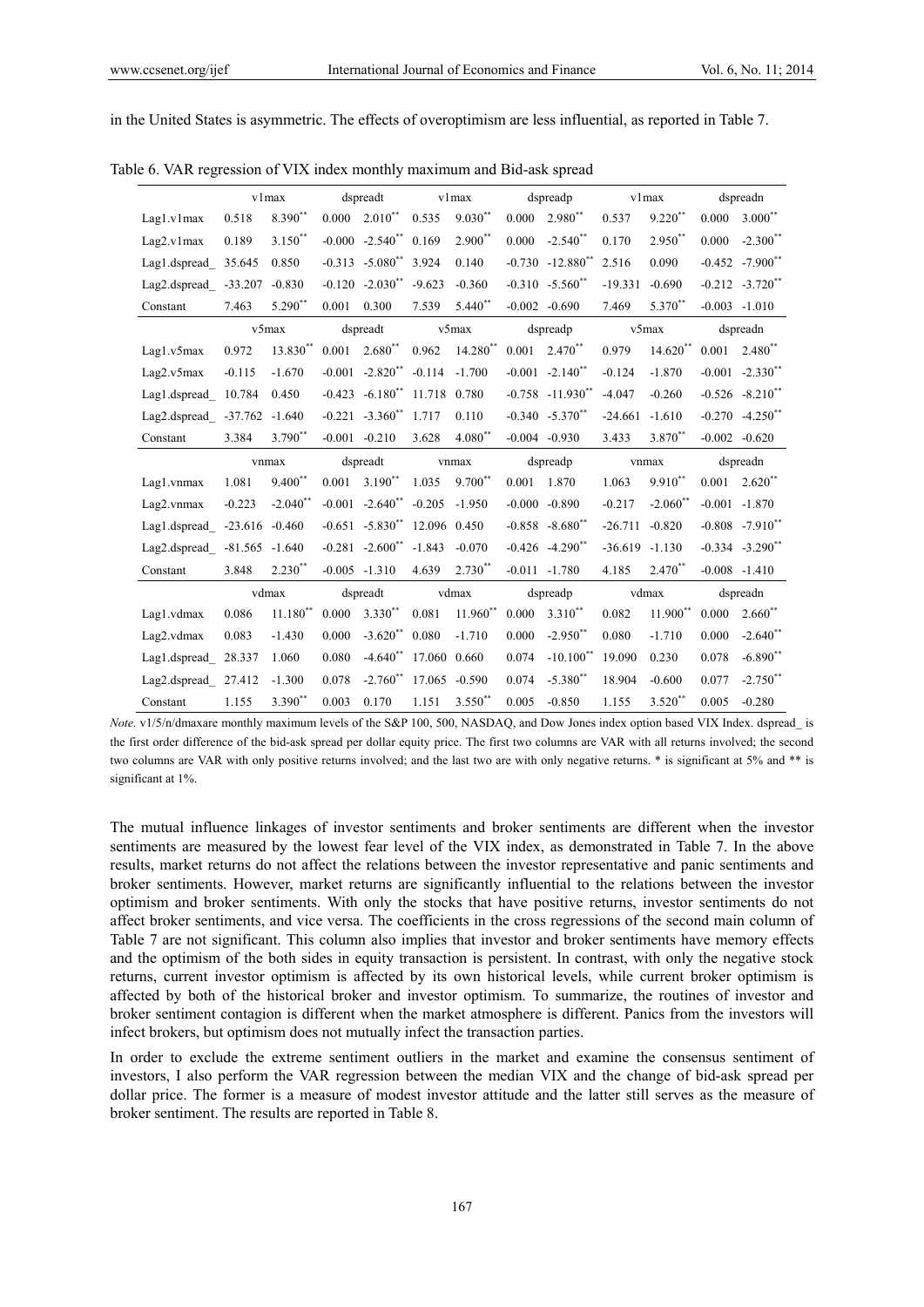|               |           | v1min                  |          | dspreadt               |          | v1min               |          | dspreadp                        |           | v1min                            |          | dspreadn                        |
|---------------|-----------|------------------------|----------|------------------------|----------|---------------------|----------|---------------------------------|-----------|----------------------------------|----------|---------------------------------|
| Lag1.v1min    | 0.896     | $14.810**$             | 0.001    | $2.970**$              | 0.902    | 15.420**            | 0.001    | 1.730                           | 0.936     | 15.930**                         | 0.002    | $4.760**$                       |
| Lag2.v1min    | 0.000     | 0.010                  | $-0.001$ | $-3.480$ **            | $-0.010$ | $-0.170$            | $-0.001$ | $-1.870$                        | $-0.042$  | $-0.710$                         |          | $-0.002 -5.000$ <sup>**</sup>   |
| Lag1.dspread  | 46.043    | $4.000**$              | $-0.321$ | $-5.440$ <sup>**</sup> |          | 28.386 3.720**      | $-0.705$ | $-12.570$ <sup>**</sup>         | 9.630     | 1.190                            |          | $-0.468 - 8.450^{**}$           |
| Lag2.dspread_ | $-4.708$  | $-0.410$               | $-0.182$ | $-3.060$ **            | 14.917   | 1.930               |          | $-0.318$ $-5.580$ <sup>**</sup> | $-5.895$  | $-0.730$                         |          | $-0.241 -4.350$ <sup>**</sup>   |
| Constant      | 1.948     | $3.860**$              | 0.002    | 0.870                  | 2.015    | 3.980 <sup>**</sup> | 0.001    | 0.170                           | 1.961     | 3.790**                          | 0.001    | 0.250                           |
|               | v5min     |                        |          | dspreadt               |          | v5min               |          | dspreadp                        |           | v5min                            |          | dspreadn                        |
| Lag1.v5min    | 1.001     | $14.400**$             | 0.001    | $2.890**$              | 0.996    | 14.800**            | 0.001    | 1.170                           | 1.021     | 15.380**                         | 0.002    | $4.630**$                       |
| Lag2.v5min    | $-0.103$  | $-1.500$               | $-0.001$ | $-3.100**$             | $-0.102$ | $-1.530$            | $-0.001$ | $-1.080$                        | $-0.124$  | $-1.870$                         |          | $-0.002 -4.660$ <sup>**</sup>   |
| Lag1.dspread  | 19.458    | 1.540                  | $-0.419$ | $-6.250**$             | 12.288   | 1.520               | $-0.743$ | $-11.550$ **                    | 1.024     | 0.120                            |          | $-0.531 - 8.680$ <sup>**</sup>  |
| Lag2.dspread  | $-11.321$ | $-0.910$               | $-0.233$ | $-3.530$ **            | 7.912    | 0.980               |          | $-0.328$ $-5.110$ **            | $-8.546$  | $-1.040$                         |          | $-0.277 -4.520$ **              |
| Constant      | 1.829     | 3.390**                | 0.000    | 0.070                  | 1.913    | $3.540**$           | $-0.002$ | $-0.460$                        | 1.825     | $3.370**$                        | $-0.001$ | $-0.270$                        |
|               |           | dvnmin                 |          | dspreadt               |          | dvnmin              |          | dspreadp                        |           | dvnmin                           |          | dspreadn                        |
| Lag1.dvnmin   | 0.222     | $1.990**$              | 0.001    | $2.050**$              | 0.172    | 1.650               | 0.000    | 0.160                           | 0.188     | 1.860                            | 0.002    | 3.990**                         |
| Lag2.dvnmin   | $-0.213$  | $-2.000$ <sup>**</sup> | 0.000    | 0.030                  | $-0.310$ | $-3.010**$          | 0.001    | 1.140                           | $-0.258$  | $-2.440$ <sup>**</sup>           | 0.001    | 1.070                           |
| Lag1.dspread  | $-15.458$ | $-0.560$               | $-0.603$ | $-5.130$ **            | $-0.815$ | $-0.060$            | $-0.810$ | $-8.030**$                      | $-11.329$ | $-0.630$                         |          | $-0.845 - 8.310^{**}$           |
| Lag2.dspread  | $-65.105$ | $-2.340$               | $-0.252$ | $-2.120$ <sup>**</sup> | 1.474    | 0.100               | $-0.387$ | $-3.850$ **                     |           | $-35.746$ $-2.030$ <sup>**</sup> |          | $-0.372$ $-3.730$ <sup>**</sup> |
| Constant      | $-0.103$  | $-0.310$               | 0.000    | $-0.050$               | $-0.108$ | $-0.320$            | 0.000    | $-0.060$                        | $-0.105$  | $-0.320$                         | 0.000    | 0.080                           |
|               |           | vdmin                  |          | dspreadt               |          | vdmin               |          | Dspreadp                        |           | vdmin                            |          | dspreadn                        |
| Lag1.vdmin    | 0.085     | 12.080**               | 0.000    | 1.950                  | 0.079    | $13.020**$          | 0.001    | 1.220                           | 0.080     | $13.210**$                       | 0.001    | 3.820**                         |
| Lag2.vdmin    | 0.084     | $-1.810$               | 0.000    | $-2.300**$             | 0.079    | $-2.090**$          | 0.001    | $-1.150$                        | 0.079     | $-2.280$ **                      | 0.001    | $-3.970$ **                     |
| Lag1.dspread_ | 16.484    | 1.140                  | 0.083    | $-4.060$ **            | 9.835    | 0.890               | 0.076    | $-9.400**$                      | 10.953    | 0.080                            | 0.076    | $-7.290$ <sup>**</sup>          |
| Lag2.dspread  | 15.851    | $-0.580$               | 0.079    | $-2.450**$             | 9.780    | 0.670               | 0.075    | $-4.820$ **                     | 10.860    | $-0.790$                         | 0.075    | $-2.930**$                      |
| Constant      | 0.727     | $3.180**$              | 0.004    | 0.540                  | 0.725    | $3.320**$           | 0.006    | $-0.280$                        | 0.728     | $3.170**$                        | 0.005    | 0.070                           |

Table 7. VAR regression of VIX index monthly minimum and Bid-ask spread

*Note.* v1/5/n/dminare monthly minimum levels of the S&P 100, 500, NASDAQ, and Dow Jones index option based VIX Index. dspread\_ is the first order difference of the bid-ask spread per dollar equity price. The first two column groups are VAR with all returns involved; the second two column groups are VAR with only positive returns involved; and the last two column groups are with only negative returns. In each column group, the first column of data is the VAR regression coefficients and the second column of data is the t-statistics of the coefficients. \* is significant at 5% and \*\* is significant at 1%.

The relationships among the previous and current investor and broker sentiments using the modest investor sentiments, as exhibited in Table 8, are similar with Table 5 and Table 6. This strengthens the robustness of the conclusion that the panic atmosphere presented in Table 6 dominates the market. Different return patterns continue to play lesser role in the VAR regressions. Previous investor sentiments positively affect the current investor and broker sentiments, while previous broker sentiments negatively affect current broker sentiments, and are not influential to the current investor sentiments.

The cross comparison from Table 5 to Table 8 reveals that the routine maps of investor and broker sentiment contagion are highly similar when the investor sentiment is at median, panic, or representative level. The routine map of such contagion is different when investor sentiment is at the optimistic level.Furthermore, the difference of the conclusions drawn from Table 4 and Table 5 to Table 8 is significant. Using the BWindex as the measure of investor sentiment, the interaction of broker and investor is less significant than using VIX as the indicator of investor fear. The plausible reason is that the components of the BW index are more diversified and thus less volatile than the option volatility-based VIX.

Table 8. VAR regression of VIX index monthly median and Bid-ask spread

| v1 median                                                                                                                                          |       | v1median     | dspreadt | v1 median | dspreadp                                                                   |          | v1 median                                  |       | dspreadn                        |
|----------------------------------------------------------------------------------------------------------------------------------------------------|-------|--------------|----------|-----------|----------------------------------------------------------------------------|----------|--------------------------------------------|-------|---------------------------------|
| Lag1.v1median $0.978$ 15.930* $0.001$ 3.290* $0.993$ 16.630* $0.001$ 2.640*                                                                        |       |              |          |           |                                                                            |          | $1.008$ $17.260^{**}$ $0.001$ $4.560^{**}$ |       |                                 |
| Lag2.v1median $-0.106$ $-1.770$ $-0.001$ $-3.770^{**}$ $-0.125$ $-2.130^{**}$ $-0.001$ $-2.600^{**}$ $-0.140$ $-2.410^{**}$ $-0.001$ $-4.670^{**}$ |       |              |          |           |                                                                            |          |                                            |       |                                 |
| Lag1.dspread 51.291 3.250** -0.339 -5.640** 25.612 2.440** -0.727 -12.780** 9.196 0.840                                                            |       |              |          |           |                                                                            |          |                                            |       | $-0.467 - 8.390^{**}$           |
| Lag2.dspread -22.389 -1.420 -0.189 -3.160 <sup>**</sup> -1.840 -0.170 -0.339 -5.890 <sup>**</sup>                                                  |       |              |          |           |                                                                            | $-8.301$ | $-0.760$                                   |       | $-0.238$ $-4.270$ <sup>**</sup> |
| Constant                                                                                                                                           | 2.728 | $4.370^{**}$ |          |           | $0.002 \quad 0.650 \quad 2.828 \quad 4.510^{**} \quad -0.001 \quad -0.280$ | 2.801    | $4.400**$                                  | 0.000 | $-0.070$                        |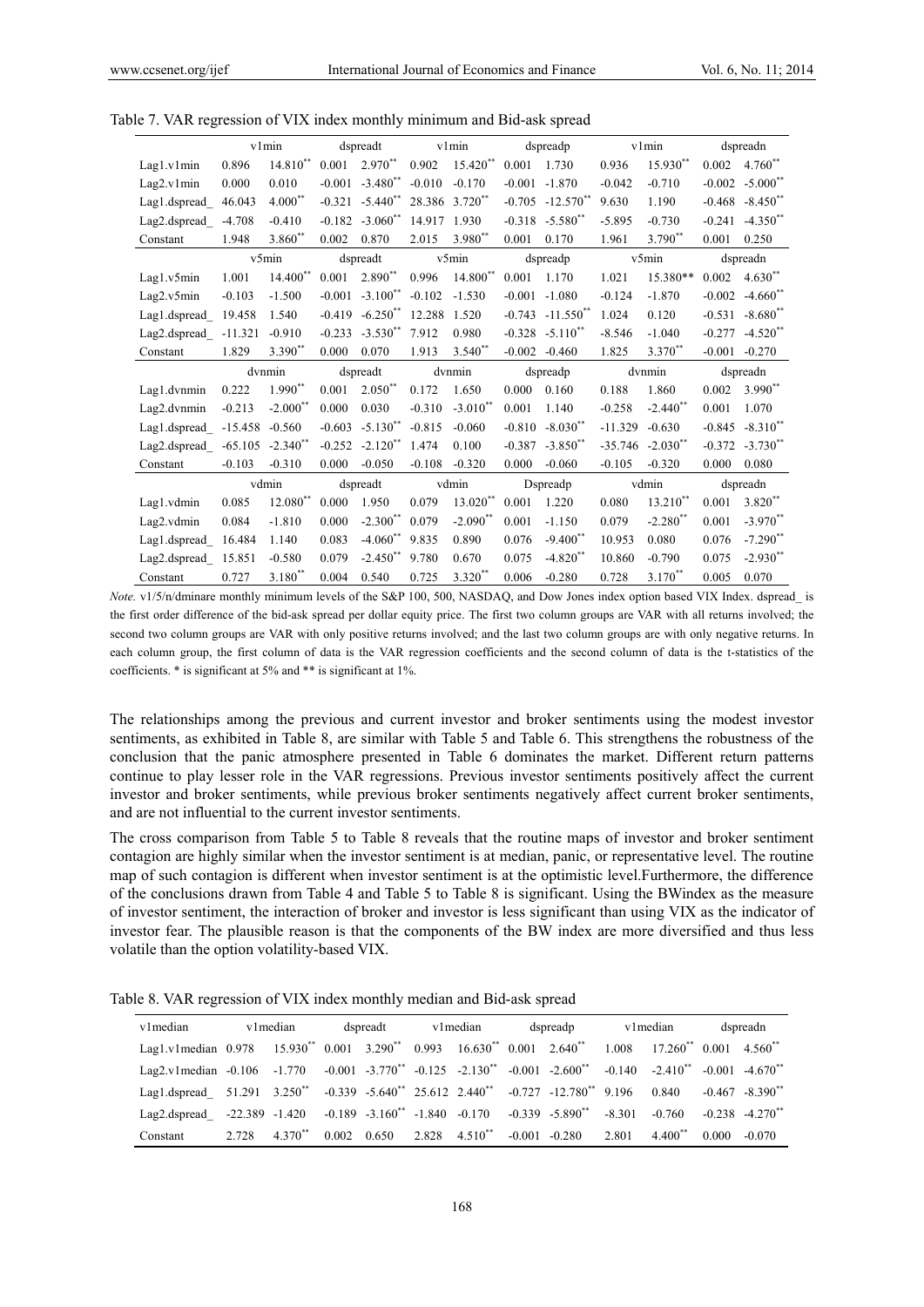|                        |                   | v5median               |          | dspreadt                            |               | v5median                        |          | dspreadp                         |                  | v5median               |       | dspreadn              |
|------------------------|-------------------|------------------------|----------|-------------------------------------|---------------|---------------------------------|----------|----------------------------------|------------------|------------------------|-------|-----------------------|
| Lag1.v5median 1.029    |                   | $15.050**$             |          | $0.001$ 3.560 <sup>**</sup>         |               | $1.027$ $15.380^{**}$           |          | $0.001$ $2.500**$                | 1.038            | 15.730**               | 0.001 | $3.720**$             |
| Lag2.v5median $-0.151$ |                   | $-2.250$ **            |          | $-0.001 -3.700$ <sup>**</sup>       |               | $-0.154$ $-2.330$ <sup>**</sup> |          | $-0.001 -2.210$ <sup>**</sup>    | $-0.163$         | $-2.480$ <sup>**</sup> |       | $-0.001 -3.660$ **    |
| Lag1.dspread           | 26.276            | 1.580                  |          | $-0.424$ $-6.440^{**}$ 15.447 1.430 |               |                                 |          | $-0.756$ $-11.940$ <sup>**</sup> | 1.443            | 0.130                  |       | $-0.524 -8.430$ **    |
| Lag2.dspread           | $-23.944 - 1.440$ |                        |          | $-0.244$ $-3.720$ <sup>**</sup>     | $-0.643$      | $-0.060$                        |          | $-0.347 -5.450$ **               | $-11.175$        | $-1.010$               |       | $-0.273$ $-4.390$ **  |
| Constant               | 2.484             | $3.730**$              |          | $-0.001 - 0.190$                    | 2.600         | 3.890 <sup>**</sup>             |          | $-0.004$ $-0.920$                | 2.520            | $3.760^{**}$           |       | $-0.002 -0.460$       |
|                        | vnmedian          |                        | dspreadt |                                     |               | vnmedian                        |          | dspreadp                         |                  | vnmedian               |       | dspreadn              |
| Lag1.vnmedian 0.964    |                   | 8.570**                | 0.001    | $4.220**$                           | 0.926         | $8.630**$                       | 0.001    | $2.610^{**}$                     | 0.960            | 8.980**                | 0.001 | $3.470^{**}$          |
| Lag2.vnmedian -0.095   |                   | $-0.890$               |          | $-0.001 -3.650$ <sup>**</sup>       | $-0.090$      | $-0.850$                        |          | $-0.001 -1.600$                  | $-0.097$         | $-0.930$               |       | $-0.001 -2.660$ **    |
| Lag1.dspread           | 8.425             | 0.200                  |          | $-0.656$ $-6.270$ <sup>**</sup>     | 20.952 0.950  |                                 |          | $-0.853 - 8.820$ <sup>**</sup>   | $-15.737$        | $-0.590$               |       | $-0.812 - 8.190^{**}$ |
| Lag2.dspread_          | $-84.518$         | $-2.050$ <sup>**</sup> |          | $-0.312$ $-2.970$ $0.885$           |               | 0.040                           |          | $-0.432 -4.430$ <sup>**</sup>    | $-51.012 -1.900$ |                        |       | $-0.354 -3.550$ **    |
| Constant               | 3.056             | $2.010^{**}$           |          | $-0.005 -1.370$                     | 3.873         | $2.560$ <sup>**</sup>           |          | $-0.012 -1.790$                  | 3.220            | $2.150^{**}$           |       | $-0.008 - 1.490$      |
|                        |                   | vdmedian               |          | dspreadt                            |               | vdmedian                        | dspreadp |                                  | vdmedian         |                        |       | dspreadn              |
| Lag1.vdmedian 0.082    |                   | 12.940**               | 0.000    | $3.230**$                           | 0.078         | 13.600 <sup>**</sup>            | 0.001    | $2.650**$                        | 0.078            | 13.700**               | 0.000 | $3.410^{**}$          |
| Lag2.vdmedian 0.080    |                   | $-2.500$ **            | 0.000    | $-3.560$ **                         | 0.077         | $-2.740$ **                     | 0.001    | $-2.370$ **                      | 0.077            | $-2.770$ **            | 0.000 | $-3.480$ **           |
| Lag1.dspread           | 20.591            | 1.460                  | 0.079    | $-4.510^{**}$ 12.622 0.950          |               |                                 | 0.074    | $-9.840$ **                      | 14.001           | 0.520                  | 0.076 | $-7.050**$            |
| Lag2.dspread           | 20.427            | $-1.440$               | 0.078    | $-2.870$ <sup>**</sup>              | 12.695 -0.450 |                                 | 0.075    | $-5.210$ **                      | 14.020           | $-0.870$               | 0.076 | $-2.900**$            |
| Constant               | 0.873             | $3.430**$              | 0.003    | 0.320                               | 0.877         | 3.590**                         | 0.005    | $-0.700$                         | 0.879            | $3.520**$              | 0.005 | $-0.100$              |

*Note.* v1/5/n/dmedian are monthly median levels of the S&P 100, 500, NASDAQ, and Dow Jones index option based VIX Index. dspread\_ is the first order difference of the bid-ask spread per dollar equity price. The first two column groups are VAR with all returns involved; the second two column groups are VAR with only positive returns involved; and the last two column groups are with only negative returns involved. In each column group, the first column of data is the VAR regression coefficients and the second column of data is the t-statistics of the coefficients. \* is significant at 5% and \*\* is significant at 1%.

The above descriptions of contagion focus on the linkages of sentiments instead of using previous sentiments as a tool in the market forecasting process. Therefore I adopt Granger causality tests to continue explore the causal dynamics of market sentiments in different return settings. Table 9 reports the Granger causality test results between investor sentiments and broker sentiments. I use two sources of investor sentiments: the BWsentiment index, and the Chicago Board Options Exchange VIX. Broker sentiment is still defined as the change of bid-ask spread divided by stock price. I further categorize stock returns into positive and negative groups and examine the change of bid-ask spreads of the stocks with the two return types in response to the shock of investor sentiment shock. The series with unit roots are first-order differentiated and all the variables in the Granger causality regressions are covariance stationary.

In Panel A of Table 9, broker sentiment is measured based on the bid-ask spread of stocks with all the returns in equity market. When BWindex is used as the proxy of investor sentiment, the broker and investor sentiments do not Granger cause each other. Nevertheless, when the VIX index is used as the proxy of investor sentiment, it can significantly granger cause broker sentiments, with only two exceptions: dvnmin (first order difference of the monthly minimum of NASDAQ-based VIX index) and vdmin (the monthly minimum of Dow-based VIX index). In contrast, broker sentiment can only Granger cause the median level of investor sentiment, while cannot affect the extreme panic or overoptimism among the investors. These results are consistent with the earlier VAR output: investor sentiment can greatly infect broker sentiments, while the opposite linkage is weak. In addition, investor sentiment is more (less) influential to the brokers when the market is pessimistic (optimistic), respectively.

When broker sentiment is measured based on the bid-ask spread of stocks that realize positive returns, the influence of sentiments are weaker, as presented in Panel B of Table 9. Only the median of the investor sentiments can persistently Granger cause broker sentiments, while broker sentiments have almost no role in affecting the investor enthusiasm. The reasoning of is plausible: broker is a group consists of brokerage companies, security dealers, and market maker, whose transaction decisions are based on fundamental researches rather than speculative herding behavior. This group is in general more rational than the investors in the market, who are the counterparties of brokers in equity transactions (Verma & Verma, 2008). Therefore the brokers are less affected by the extreme investor fanaticism, though they are influenced by the consensus of investor sentiments. Investors, who are less rational compared to brokers, do not base their sentiments on the brokers'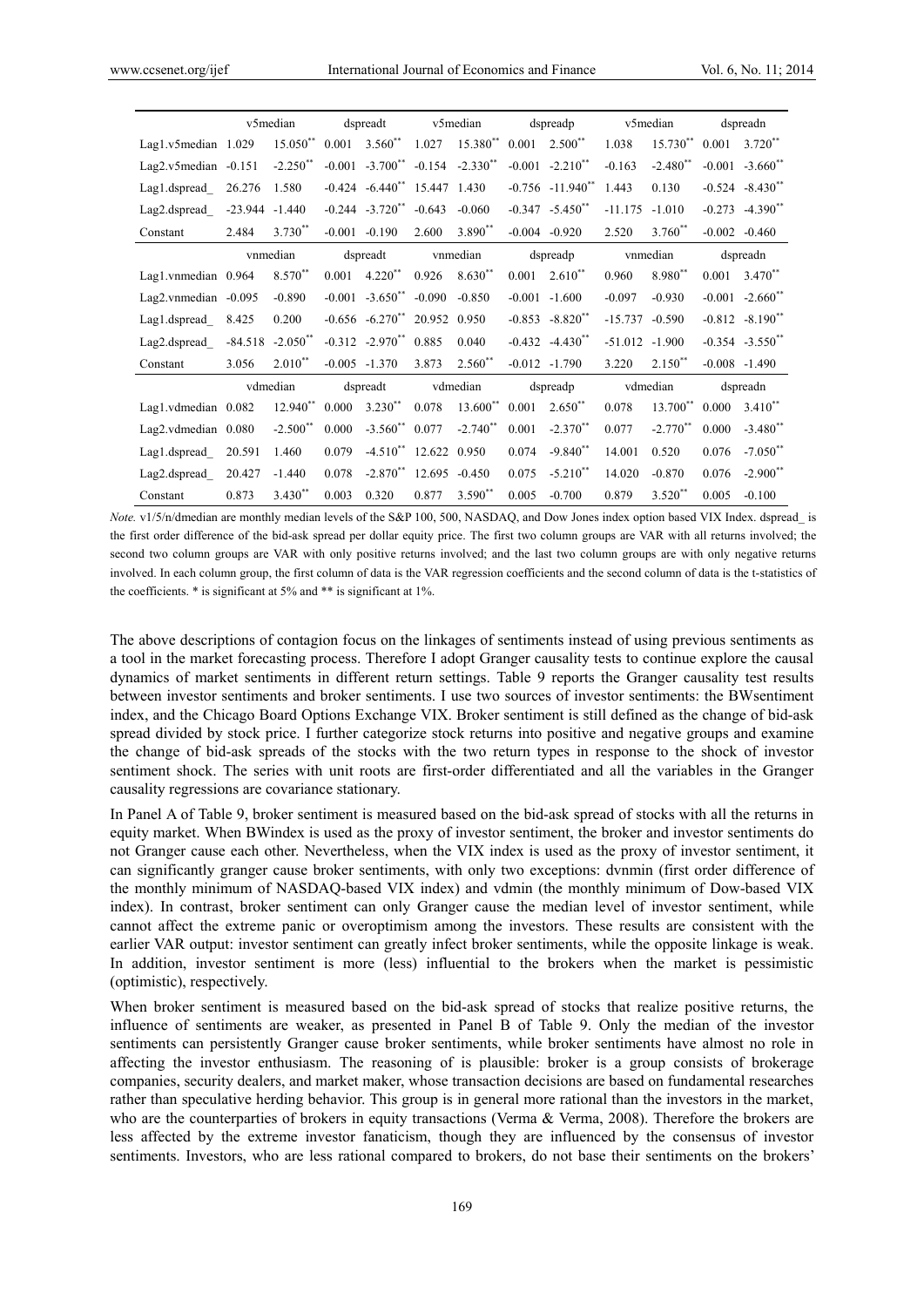bid-ask spread signaling. These results contrast with the ones in the panic market environment presented below.

The most surprising and unanimous results are indicated in Panel C of Table 9. This panel involves only the bid-ask spreads of the stocks with negative returns. In panic atmosphere, investor sentiments can always Granger cause broker sentiments, but the opposite does not hold. In other words, when the realized returns of stocks are negative, brokers monitor investor panics closely and act correspondingly to avoid loss; while the panic of investors is not generated by brokers, but by the herding behaviors of themselves. The substantial stock price decline is not due to the widened bid-ask spread, but because of the pessimistic contagion among sellers; on the other side, observing such panic, the brokers widen their spreads thereafter.

|               |               | Panel A       |            |               | Panel B       |            | Panel C       |               |            |  |
|---------------|---------------|---------------|------------|---------------|---------------|------------|---------------|---------------|------------|--|
| Market        | <b>Broker</b> | <b>Broker</b> | Market     | <b>Broker</b> | <b>Broker</b> | Market     | <b>Broker</b> | <b>Broker</b> | Market     |  |
| Sentiment     | Sentiment     | Shock         | Shock      | Sentiment     | Shock         | Shock      | Sentiment     | Shock         | Shock      |  |
|               |               | $\chi^2$      | $\chi^2$   |               | $\chi^2$      | $\chi^2$   |               | $\chi^2$      | $\chi^2$   |  |
| dbw           | dspreadt      | 2.298         | 2.989      | dspreadp      | $7.131*$      | 2.558      | dspreadn      | 1.396         | 0.177      |  |
| vix100avg     | dspreadt      | 3.384         | 14.424**   | dspreadp      | 0.834         | $12.164**$ | dspreadn      | 1.226         | 21.355**   |  |
| vix100max     | dspreadt      | 1.849         | 6.647*     | dspreadp      | 0.291         | $9.522**$  | dspreadn      | 0.611         | $9.236**$  |  |
| vix100median  | dspreadt      | 17.215**      | 14.274**   | dspreadp      | 9.529**       | $7.265*$   | dspreadn      | 2.044         | 22.610**   |  |
| vix100min     | dspreadt      | 18.835**      | $12.350**$ | dspreadp      | 13.877**      | 3.509      | dspreadn      | 2.982         | 25.370**   |  |
| vix500avg     | dspreadt      | 5.407         | $12.014**$ | dspreadp      | 1.348         | 5.405      | dspreadn      | 2.540         | 13.711**   |  |
| vix500max     | dspreadt      | 3.852         | 8.134*     | dspreadp      | 0.759         | $6.084*$   | dspreadn      | 2.764         | $6.268*$   |  |
| vix500 median | dspreadt      | 6.942*        | 13.972**   | dspreadp      | 3.178         | $6.243*$   | dspreadn      | 1.364         | $14.431**$ |  |
| vix500min     | dspreadt      | 4.747         | $9.606**$  | dspreadp      | 2.315         | 1.372      | dspreadn      | 1.421         | 22.647**   |  |
| vixnasavg     | dspreadt      | $6.175*$      | 12.867**   | dspreadp      | 0.571         | 5.437      | dspreadn      | 3.638         | 12.350**   |  |
| vixnasmax     | dspreadt      | 2.847         | 10.256**   | dspreadp      | 0.390         | 5.444      | dspreadn      | 1.312         | 7.434*     |  |
| vixnasmedian  | dspreadt      | $6.147*$      | 17.775**   | dspreadp      | 1.333         | 8.177*     | dspreadn      | 4.091         | $12.304**$ |  |
| dvixnasmin    | dspreadt      | 5.952         | 4.197      | dspreadp      | 0.032         | 1.390      | dspreadn      | 4.811         | $17.671**$ |  |
| vixdowavg     | dspreadt      | 4.468         | 12.835**   | dspreadp      | 1.337         | $7.677*$   | dspreadn      | 1.242         | 12.993**   |  |
| vixdowmax     | dspreadt      | 4.005         | 13.213**   | dspreadp      | 1.676         | $11.029**$ | dspreadn      | 0.644         | 7.569*     |  |
| vixdowmedian  | dspreadt      | $6.057*$      | 12.680**   | dspreadp      | 2.198         | $7.007*$   | dspreadn      | 1.716         | 12.666**   |  |
| vixdowmin     | dspreadt      | 2.253         | 5.386      | dspreadp      | 0.850         | 1.509      | dspreadn      | 0.833         | $16.121**$ |  |

#### Table 9. Investor sentiment and Bid-ask spread granger causality

*Note.* Panel A is the market sentiment and bid-ask spread with all return periods; Panel B is the market sentiment and bid-ask spread with positive return periods; Panel C is the market sentiment and bid-ask spread with negative return periods. BW and VIX serve as market sentiment proxies. The bid-ask spread per dollar equity price is employed as broker sentiment measure. Significant influence of broker-initiated shocks indicate that broker sentiment Granger causes investor sentiment; while significant influence of market-initiated shocks indicate that investor sentiment Granger causes the broker sentiment. All series initialed with d are the ones with unit roots and are adjusted to be covariance stationary. \* is significant at 5% and \*\* is significant at 1%.

#### **4. Concluding Remarks**

This paper first establishes the measures of investor sentiments and broker sentiments with data from Chicago Board Option Exchange, CRSP, and BW Index. Investor sentiments are categorized into extreme, modest, and representative levels. Then I use unrestricted VAR and Granger causality tests to reveal the sentiments spillover between the counterparties of equity transaction. All the tests are separately performed at positive and negative return environments.

Using BWindex as the investor sentiment, I find that historical broker (market) sentiments have no impact on the current market (broker) sentiments. The brokers frequently reverse their previous sentiments to the opposite side, while the current market sentiment neither memorizes nor reverses the previous market sentiment.

Using VIX as the investor sentiment indicator, this paper concludes that: first, previous investor sentiments with one lag will affect the current investor sentiments and broker sentiments in the same direction for all the positive and negative return types. Second, previous broker sentiments with one lag affect the current broker sentiment to the same direction, yet not affecting the current market sentiment. Third, the earlier investor sentiments with two lags affect the current broker sentiment in the opposite way, compared to the later investor sentiments with one lag. Such phenomenon is significantly consistent in S&P 100, 500, and NASDAQ, yet different in terms of the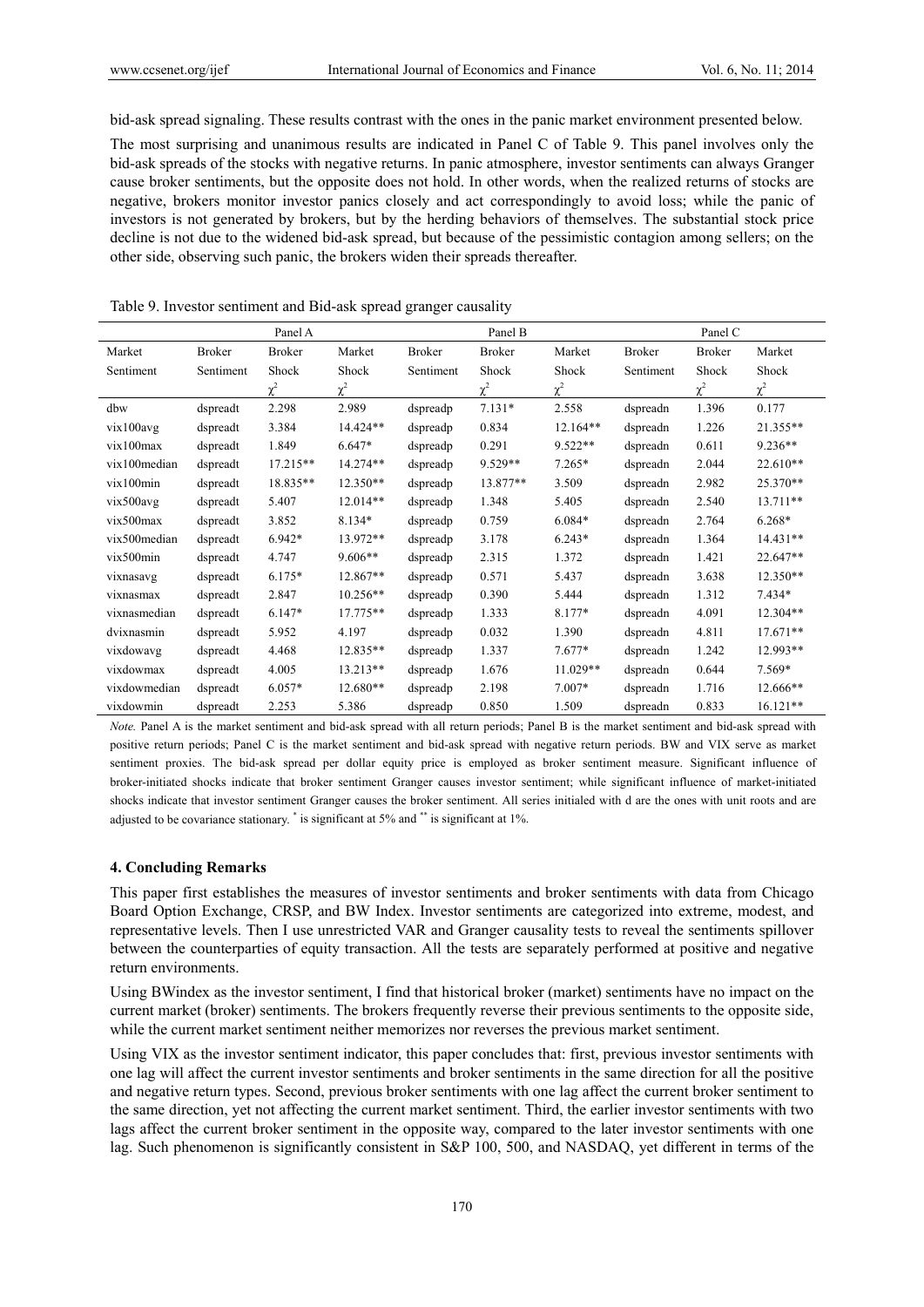Dow-based VIX. The threeformer indices contain more sentiment corrections, while the DOW-based market sentiment is more persistent over time.

The VAR regression with the monthly maximum value of the daily VIX series, which represents extreme market fear, concludes that previous investor panics with one lag will continue affect the current investorpanics and broker panics. In contrast, broker panicsin the previous one and two months will reduce the current broker panics and will not cause current investor panics. Extremely negative investor sentiment can dominate in the equity market, yet the extremely positive sentiment is less influential. The extreme atmosphere in the equity market in the United States is asymmetric. For stocks with positive returns, investor sentiments do not affect broker sentiments, and vice versa.

When BWindex is used as the proxy of investor sentiment, the broker and investor sentiments do not Granger cause each other. Nevertheless, when the VIX index is used as the proxy of investor sentiment, only the median of the investor sentiments can persistently Granger cause broker sentiments, while broker sentiments have almost no role in affecting the investor enthusiasm. In panic atmosphere, investor sentiments can always Granger cause broker sentiments, but the opposite does not hold. The steep stock price decline is not because of the widened bid-ask spread, but because of the pessimistic contagion among sellers; widened spread is in fact the result of the sharp price drop.

As the conclusions of this paper are somewhat different with the two investor sentiment indices, identifying measures for investor and broker sentiments seems worthy offurther research. In addition, the relationship between bond broker and investor sentiments in the parallel fixed-income market is also an interesting direction to move on. I leave those extensions for the future.

#### **References**

- Akhtar, S., Faff, R., Oliver, B., & Subrahmanyam, A. (2012). Stock salience and the asymmetric market effect of consumer sentiment news. *Journal of Banking & Financ*e*, 36*, 3289–3301. http://dx.doi.org/10.1016/j.jbankfin.2012.07.019
- Alimov, A., & Mikkelson, W. (2012). Does favorable investor sentiment lead to costly decisions to go public? *Journal of Corporate Finan*ce*, 18*, 519–540. http://dx.doi.org/10.1016/j.jcorpfin.2012.02.004
- Atkins, A. B., & Dyl, E. A. (1997). Transactions costs and holding periods for common stocks. *Journal of Finance, 1*, 309–325. http://dx.doi.org/10.2307/2329565
- Baker, M., & Stein, J. C. (2004). Market liquidity as a sentiment indicator. *Journal of Financial Markets, 7*, 271– 299. http://dx.doi.org/10.1016/j.finmar.2003.11.005
- Baker, M., & Wurgler, J. (2006). Investor sentiment and the cross-section of stock returns. *Journal of Finance, 61*, 1125–1165. http://dx.doi.org/10.1111/j.1540-6261.2006.00885.x
- Baker, M., & Wurgler, J. (2007). Investor sentiment in the stock market. *The Journal of Economic Perspectives, 21*, 129–151. http://dx.doi.org/10.3386/w13189
- Baker, M., Wurgler, J., & Yuan, Y. (2012). Global, local, and contagious investor sentiment. *Journal of Financial Economics, 104*, 272–287. http://dx.doi.org/10.1016/j.jfineco.2011.11.002
- Ben-Rephael, A., Kandel, S., & Wohl, A. (2012). Measuring investor sentiment with mutual fund flows. *Journal of Financial Economics, 104*, 363–382. http://dx.doi.org/10.1016/j.jfineco.2010.08.018
- Berger, D., & Turtle, H. J. (2012). Cross-sectional performance and investor sentiment in a multiple risk factor model. *Journal of Banking & Finance, 36*, 1107–1121. http://dx.doi.org/10.1016/j.jbankfin.2011.11.001
- Brown, G. W., & Cliff, M. T. (2004). Investor sentiment and the near-term stock market. *Journal of Empirical Finance, 11*, 1–27. http://dx.doi.org/10.1016/j.jempfin.2002.12.001
- Chen, M., Chen, P., & Lee, C. (2013). Asymmetric effects of investor sentiment on industry stock returns: Panel data evidence. *Emerging Market Review, 14*, 35–54. http://dx.doi.org/10.1016/j.ememar.2012.11.001
- Corredor, P., Ferrer, E., & Santamaria, R. (2013). Investor sentiment effect in stock markets: Stock characteristics or country-specific factors? *International Review of Economics and Finance, 27*, 572–591. http://dx.doi.org/10.1016/j.iref.2013.02.001
- Glosten, L., & Harris, L. (1988). Estimating the components of the bid/ask spread. *Journal of Financial Economics, 21*, 123–142. http://dx.doi.org/10.1016/0304-405x(88)90034-7
- Gospodinov, N., Herrera, A. M., & Pesavento, E. (2013). Unit roots, cointegration and pre-testing in VAR